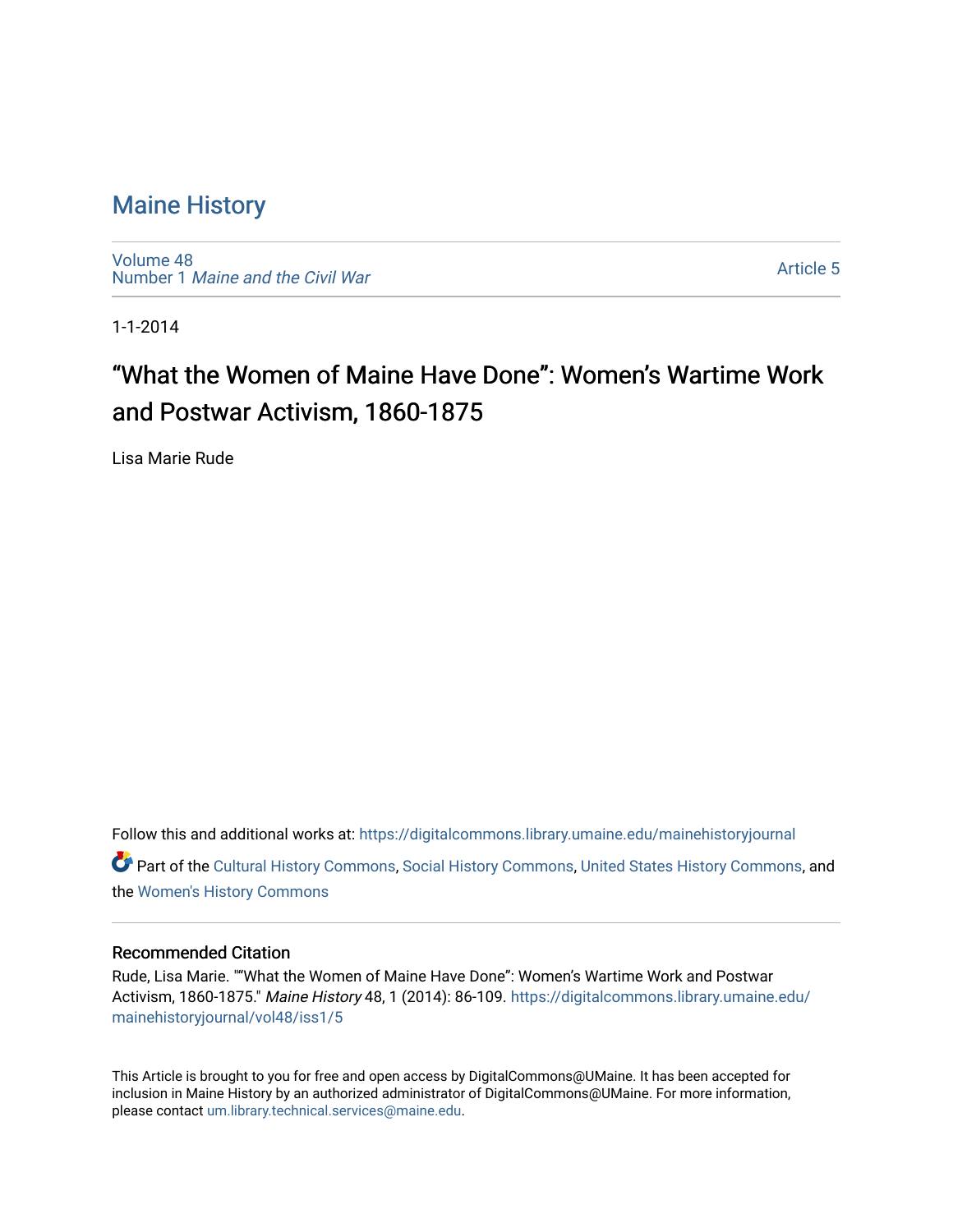## "WHAT THE WOMEN OF MAINE HAVE DONE": WOMEN'S WARTIME WORK AND POSTWAR ACTIVISM, 1860-1875

BY LISA MARIE RUDE

*Maine women had been active in reform movements during the antebellum era. They joined mother's associations, temperance groups, abolitionist societies, and woman suffrage organizations. Although the Civil War did not create activists, it did strengthen them, while opening the door for other women to become activists. The war provided an unprecedented opportunity for the women of Maine to be actors in the public sphere. Postwar women's movements in Maine were therefore fueled by their agency on the home front during the war. The author is currently a Ph.D. candidate at the University of Maine, working under the supervision of Dr. Mary Hough. In 2007, she received her master's degree in women's history from Sarah Lawrence College, where her research centered on how Betty Ford refocused the American perspective on the First Ladyship. Her current work at the University of Maine examines the sources of influence on the First Lady, and the nature of power and politics.*

WARS OFTEN have unintended consequences. Begun in April<br>1861 as a war to preserve the political union between the<br>formed American society in a number of ways. The relationship of the 1861 as a war to preserve the political union between the northern and southern states, the Civil War ultimately transformed American society in a number of ways. The relationship of the states to the federal government, the place of African Americans in American society, and the labor system in the South were all changed by the war. Women's rights activists also called for change. Just as African American men helped their own cause for civil rights by fighting in the war, many northern women hoped their wartime efforts on behalf of the Union would lead to citizenship rights. As the *Portland Daily Advertiser* noted in a July 1862 article entitled, "What the Women of Maine Have Done," Maine women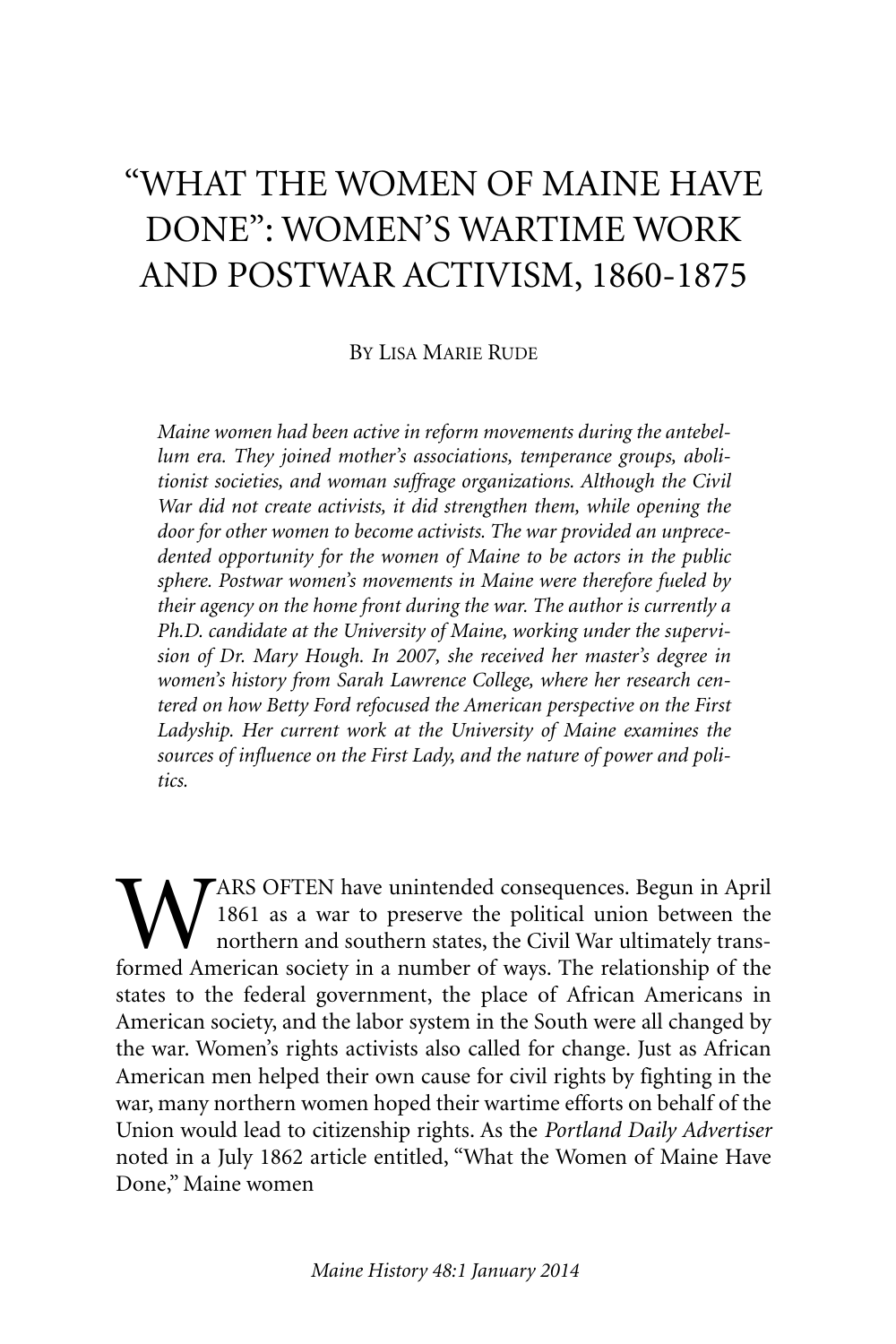#### *Women of Maine*

have yielded up loved ones sufficient to meet the calls of the government, and will continue to do so. They have worked for the sick and dying; they have given from their often scanty resources, to add comforts to the camp and the hospital; they have prayed and wept for their country; they have sent their hearts along to the battle-field with their heroes, there to keep them, while a northern soldier sweats and bleeds beneath a southern sun. 1

As the article's title made clear, the women of Maine had done quite a lot to preserve the Union. Many Maine women hoped their efforts would reap rewards after the war.

Women's historians have debated the extent to which wartime work fostered the growth of women's activism after the war.2 Certainly one of the leading suffragists of the nineteenth century thought that was the case. According to Elizabeth Cady Stanton, the Civil War had "created a revolution in woman herself, as important in its results as the changed conditions of former slaves."3 In Maine, the Civil War provided an unprecedented opportunity for women to be actors in the public sphere through activism, volunteerism, and wage labor. Women supported the Union war effort in a number of ways, both public and private. During the war, many Maine women worked outside of the home by forming soldiers' aid societies, by caring for wounded soldiers as nurses, or by filling in for male relatives at factories or stores. Women also expanded their domestic roles while their husbands, brothers, and fathers were away at war. Wartime work gave women in Maine a view of life beyond their traditional sphere. Whether or not they had been engaged in benevolence and social activism work before the war, women's work during the war strengthened their resolve to engage in such forms of activism after the war. Postwar women's movements in Maine were therefore fueled by their work on the home front during the war.

#### **Women's Roles and the Cult of True Womanhood in Antebellum Maine**

In the early nineteenth century, American society was transitioning out of the Revolutionary period and into a new, changing, and oftencontentious era. In this new era, ideas about women and their role in the new country shifted. Women were now held up on a pedestal, and characterized as passive, submissive, and the moral guardians of society. This characterization was known as "true womanhood."4 The notion of true womanhood proposed that a woman's place was in the home; as such her political role was limited to raising virtuous and patriotic sons. According to historian Mary Beth Norton, "Women's domestic and mater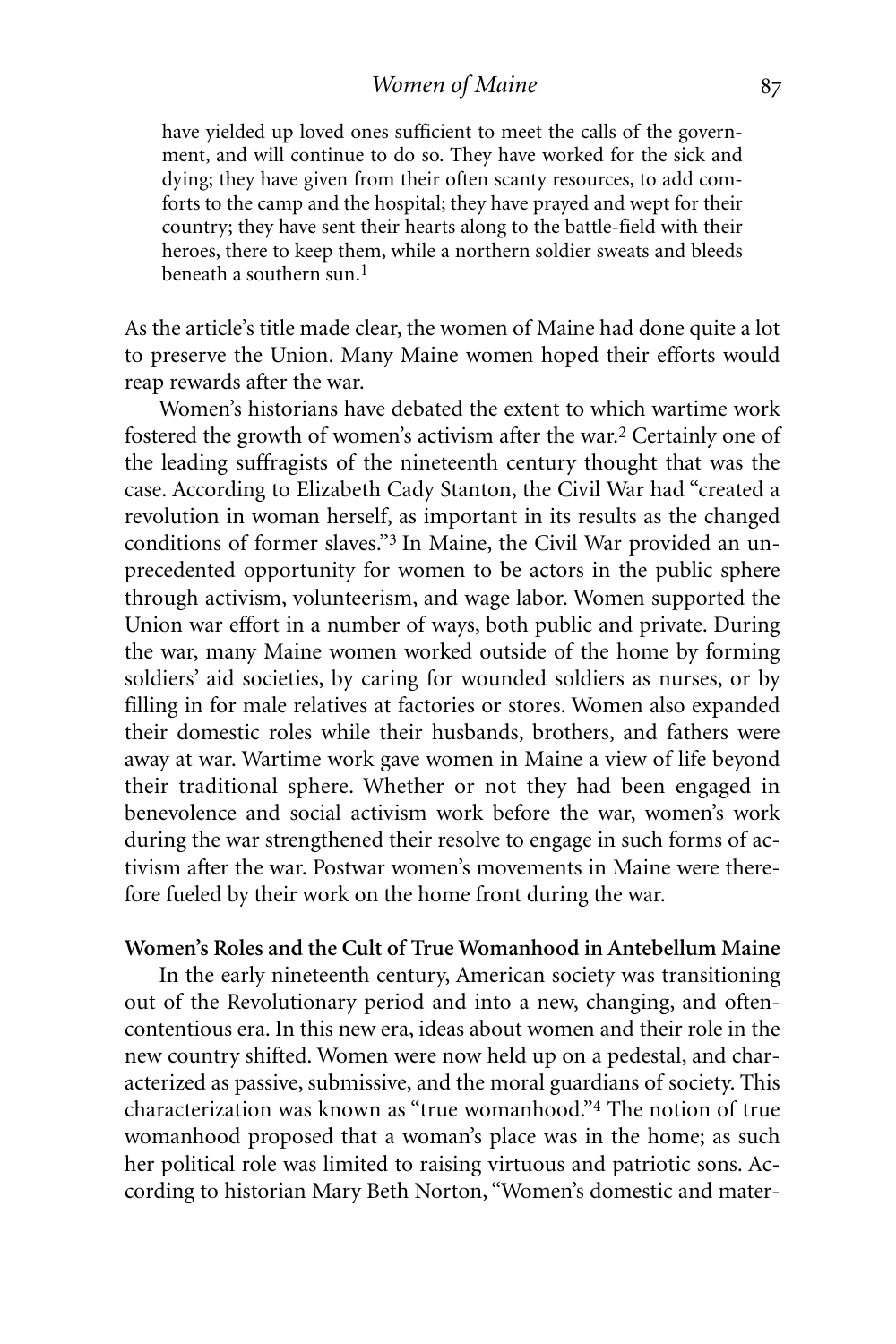nal role came to be seen as so important that it was believed women sacrificed their femininity if they attempted to be more (or other) than wives and mothers."5 As a Hallowell newspaper noted in 1843, a woman's "highest ambition was to secure, as her husband, some industrious young farmer, and . . . make him a good wife." In reality, though, women were not all the "precious porcelains of human clay" that society thought them to be. 6

Despite this ideal of domesticity, many antebellum women were engaged in public life, through either benevolence work or wage labor. Regarding the latter, many middle- and working-class Maine women found work in the new textile factories in New England.7 Regardless of contemporary norms, increased production in textile mills across New England opened spaces for women to join the work force, either out of need for wages or to escape farm work. Young female workers were often sought by New England factory owners in the early years of industrialization. Women and girls could be paid less than their male counterparts – often a fourth or third of what men made in similar occupations. 8 Thus, women provided factories with a steady supply of cheap labor. In addition, these young women were likely to marry and leave the factory for their husband's home after a few years, thereby (in theory) avoiding the creation of a permanent proletariat class as had emerged in industrial centers in Europe.9 In the 1830s, women and girls represented a majority of workers in the emerging textile industry in New England, and as late as 1850, were about a quarter of the manufacturing labor force in the United States.10 Maine factories, including those in Saco, Portland, and Lewiston, advertised for women workers in the antebellum years. "Wanted, six or eight good coat makers and several girls to learn the trade,"went one 1848 notice in the *Maine Cultivator & Hallowell Gazette.* 11

Regardless of their social class, women shared in the same experiences of being confined, by virtue of their gender, to social and cultural strictures of the early nineteenth century. Yet, there were real differences between the lives of working-class and middle-class women. As historian Sara M. Evans has noted, "Most working-class women paid little heed to the canon of domesticity. It fit too little of their reality to prompt any desire for emulation or conformity to its tenets."12 A growing middle-class of women could afford not to work wage labor jobs, nor did many particularly want to do so. While working-class women often labored outside of the home, most middle-class women did not. Even if they wanted professional careers, well-educated middle-class women found them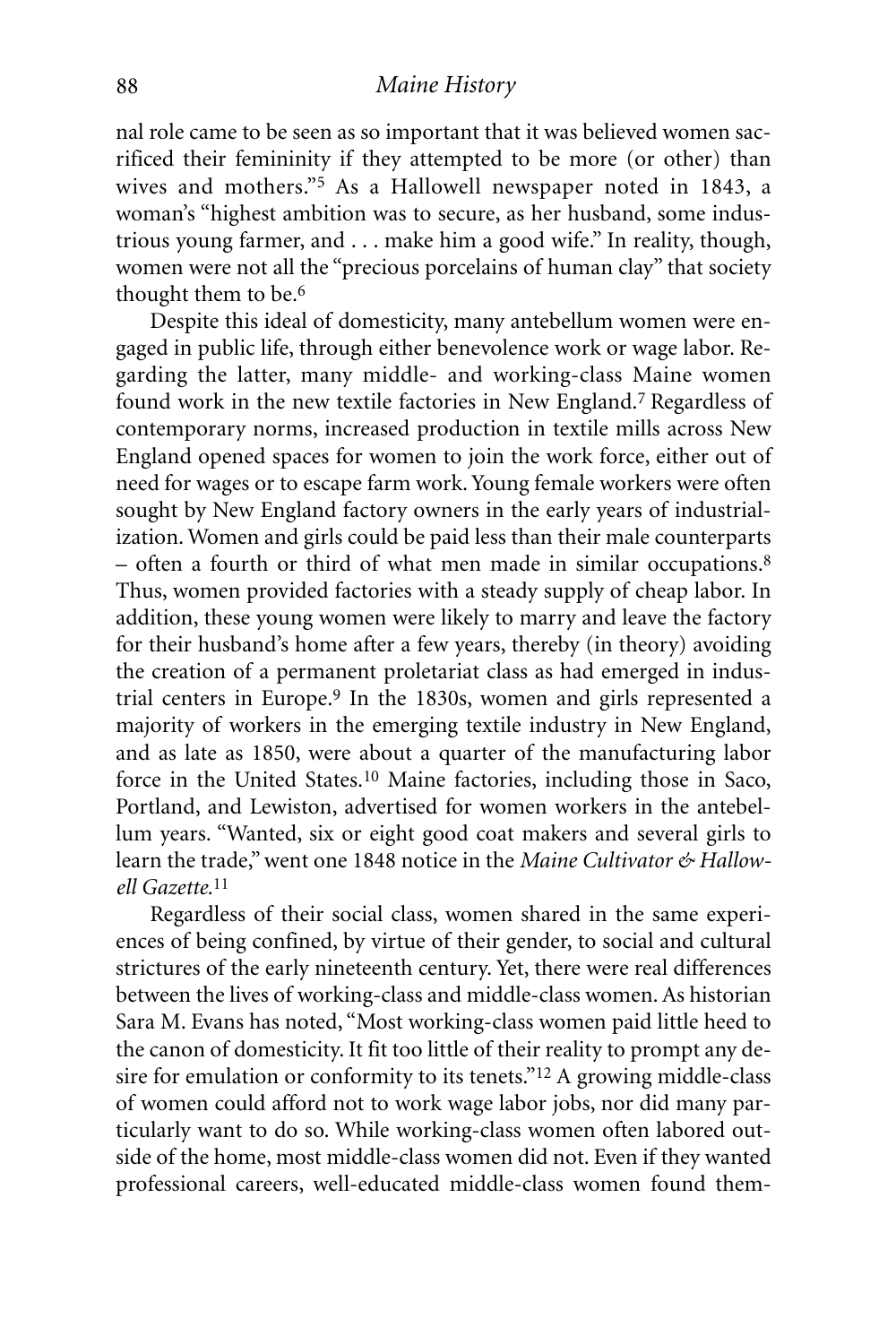selves excluded as a result of new professional licensing practices.<sup>13</sup> Above all, society told them they were supposed to be the ones who, as historians Edward O. Schriver and Stanley R. Howe put it, "looked after the needs of the family and provided moral training for the children. As guardians of society's more refined virtues, they were supposed to exhibit piety, purity, submission, and domesticity." This construction of "woman" prevented women from seeking careers or entering politics.<sup>14</sup> Yet, some middle-class women took on other public roles.

Although many women accepted their roles in the domestic realm, the narrowing of "proper spheres" caused discontent among a growing number of educated middle-class women. Many of these women took their business skills into the field of benevolence work. Early benevolence workers began as economic, social, and educational problem solvers in their own communities.<sup>15</sup> Class and social background greatly determined what type of benevolent work a woman supported. Although antebellum women engaged in benevolent work, it was viewed as sentimental rather than invigorating. Unpaid home labor was seen as a leisurely activity; thus women "naturally" engaged in private home work. By contrast, wage labor was typically seen as an expression of manliness, intellect, and social bonding.16

According to historian Jacqueline Jones, some Maine women sought to carve out a "wider sphere of usefulness for themselves – a public, political sphere based on the assumption that a new, expanded and socially-conscious definition of 'true womanhood' demanded it."17 Some women argued that, because of the cult of true womanhood, they were compelled to speak out on certain issues that affected society. As such many activist women joined the antebellum temperance and anti-slavery movements. In addition, a small group of suffragists called for voting rights so that women could extend their maternal responsibilities to society as a whole. 18 Thus, middle-class women with the time and resources (connections, money, and marital status) engaged in many different benevolent activities in an effort to improve society. Women of the emerging middle-class were more likely to have the time and money to engage in benevolent activities. 19

#### **Maine Women and the Union War Effort**

War comes with a high price tag, both human and economic. Across the country, as men volunteered for duty on the frontlines, women were signing up for duty on the home front. The Maine state government contributed men, resources, and money to the Union, but more was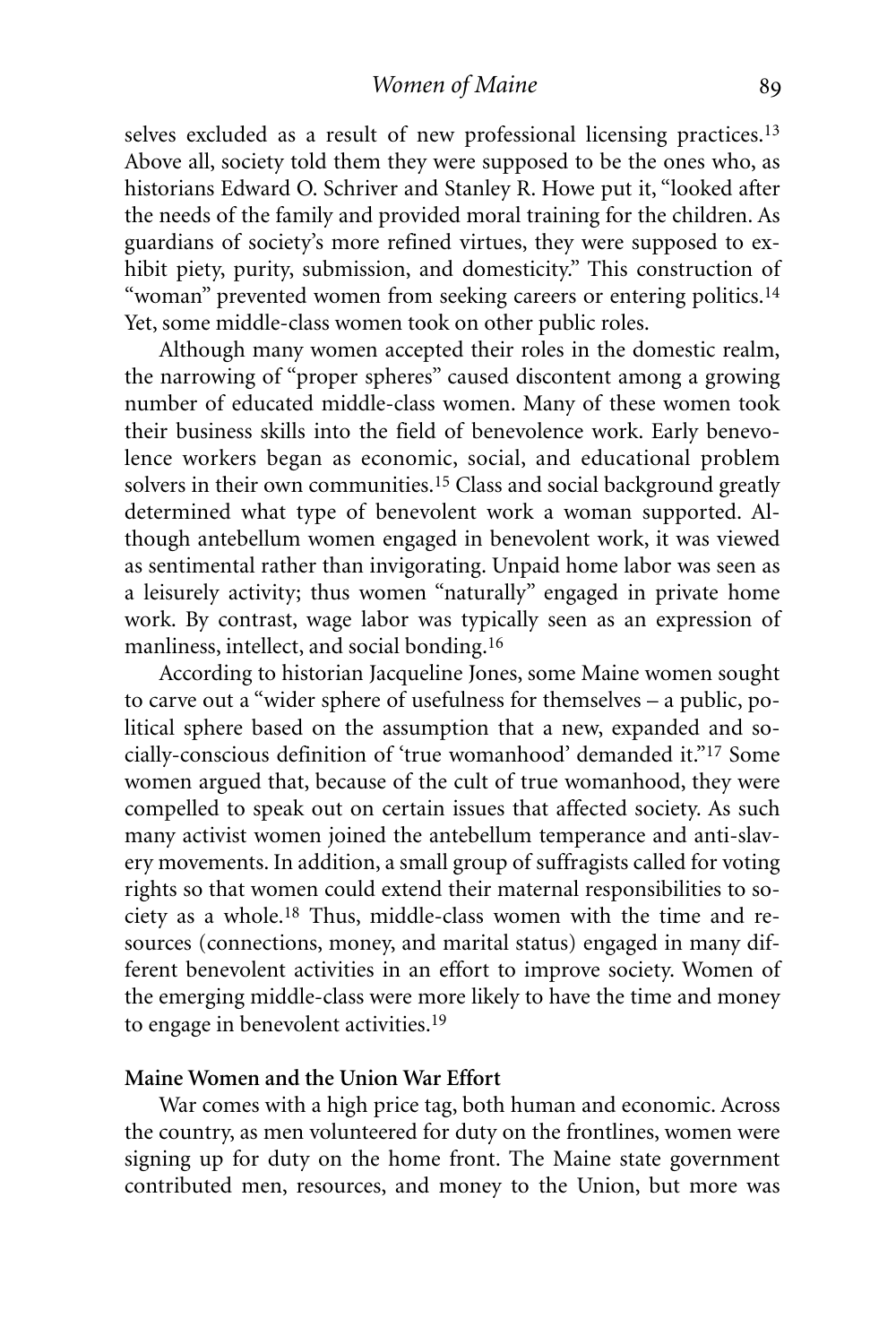#### *Maine History*

needed. When the state or federal governments failed to supply Maine troops, the women of Maine often succeeded. State officials needed financial and material support from the citizens of Maine, and the state's women proved themselves worthy of the task. Women from around Maine sewed clothing, knitted socks, canned preserves, and donated time and money to support the boys in blue. Women pulled together in urban areas to care for wounded soldiers, fill needed jobs in mills, and play hostesses at numerous fundraising events. Through war work, women found ways to chip away at the separation of the public and private roles they had been expected to follow during the prewar years. Acting out of a sense of patriotic duty, the women of Maine found ways to exercise their ever-expanding civic role.

Once the war began, Maine women began producing goods to send to the front. Women often organized into groups to make production and distribution of items meant for soldiers easier. In order to meet the ever-increasing demands of men in the army, aid societies sprang up in every town across the state. The women of Saco, for example, formed a local soldiers' aid society. This group held meetings and even a concert in order to collect funds for their efforts.20 Typically groups from several towns gathered materials together because of the high cost of shipping. Most packages were intended for an entire regiment, not an individual soldier. Maine women sent a variety of clothing items to their boys marching through the South. In June 1861, a Washington newspaper reported that "the women of Portland have furnished to the Maine volunteers 3,400 flannel shirts, 1,600 pairs of drawers, 4,200 towels, 1,800 needle books, 1,200 neck ties, 1,600 handkerchiefs, 700 bed socks, 900 sun hoods, 800 linen havelocks, 840 rubber blankets."21 That same month, according to a Massachusetts newspaper, "334 shirts and 254 pairs of drawers were made by the ladies of Saco and Gorham."22 Likewise, as a Biddeford newspaper reported, "The ladies of Alfred have been busily engaged of late in sewing and knitting for the soldiers."23

Gloves and mittens were in particularly high demand among Union army troops, as the federal government could not provide them for all soldiers. As the *Portland Daily Advertiser* noted in November 1861:

Our soldiers on the Potomac ask for mittens. Our reliable correspondent of the Maine 10th says that the days are mild, but the nights are very cold, and the boys put stockings on their hands to keep them warm. This is only to be made known to the women of Maine, and the click of knitting needles will be heard at many a hearth-stone, and our sons and brothers will soon be supplied with an article so important to their comforts, and effective service. 24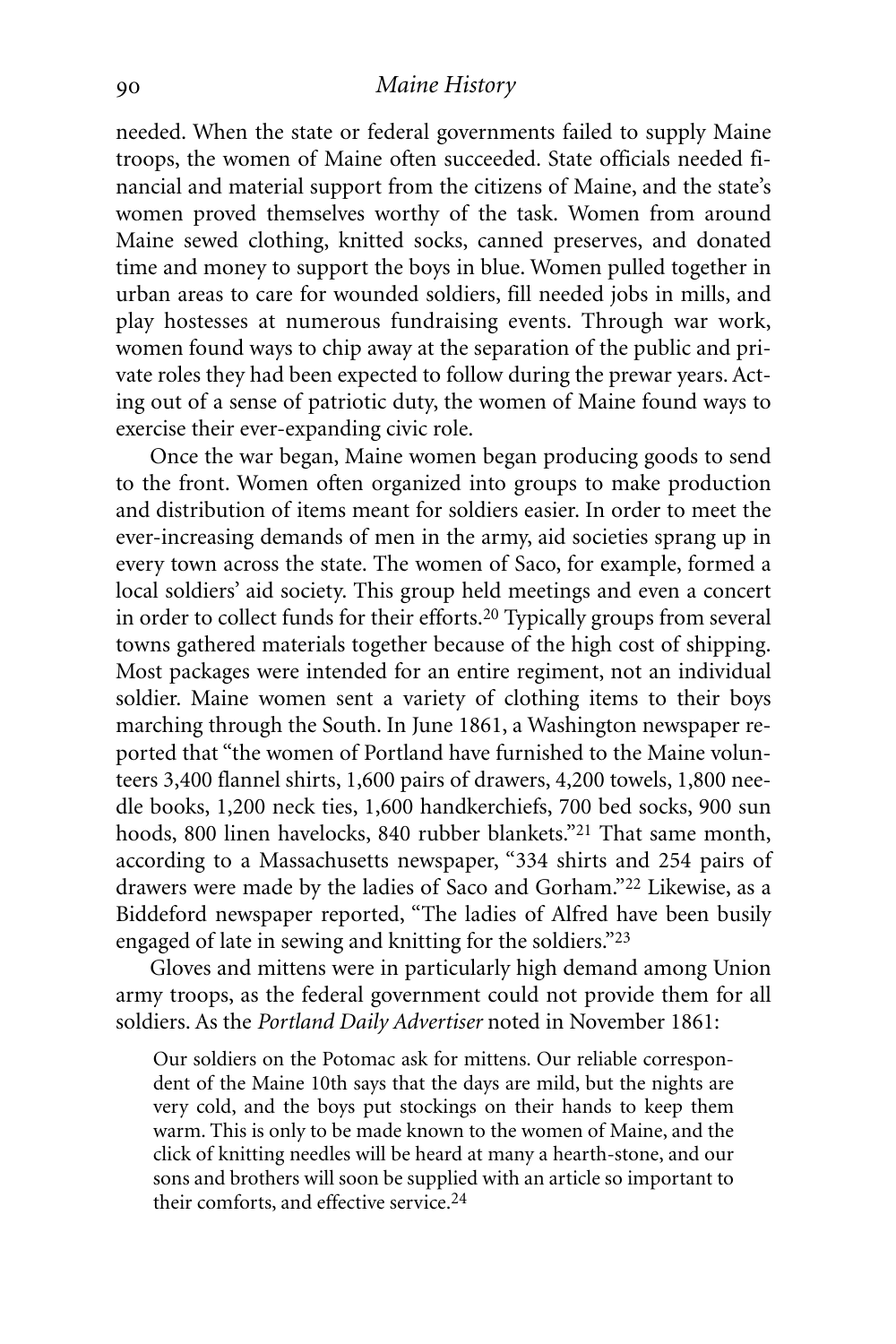*Women of Maine*

This article in the *Advertiser* made a direct appeal to the women of Maine – and appealed directly to their patriotism: "Will not the men in our country towns give yarn for the women to knit? Many a woman who supports herself and family by sewing would be glad to knit one or two pairs of mittens if the yarn could be supplied."25 The article even instructed readers how to make mittens for soldiers. Such requests reinforced the need for women to form organizations to supply goods to soldiers on the front.

Maine women also sent perishable items to their soldiers in camp. Sometimes these goods were easier asked for than delivered. The cost of raw materials had inflated to the point that it was difficult for the average family to purchase the necessary material. Soldiers found that prices of foodstuffs depleted their minimal resources. Charles Mattocks of the Seventeenth Maine noted in a letter to his sister: "It is fortunate for me that we have money to buy these (toast and eggs) little things."26 Many soldiers did not. At home, the high cost and scarcity of resources hurt families as well as soldiers. The outcry for women to send "comforts from home" led many women to send perishable items to the frontlines wrapped in blankets. Unfortunately, receiving rotten food was just as bad as receiving nothing at all and this sometimes led to discouragement among soldiers. 27 Nonetheless, some food items found their way to the front. As a Baltimore newspaper reported in June 1861, "The ladies of Augusta, Me., some time ago distributed over fifty bushels of doughnuts to the Third Volunteer Regiment of Maine."28

Although high prices for food and other commodities were typical on the battlefield, inflation also hit the home front. In a November 1862 letter to his sweetheart, Abial Edwards of the Tenth Maine commented that, "the prices you quoted are indeed monstrous I neve[r] thought that Cotton Cloth would be that price in Maine."29 With the increased demand for supplies and clothing from the home front came the need for more workers in factories that supplied war materials. Depending on their age, marital status, and geographic location, many women had to either run the family farm or work in a factory while their male relatives were away at war. Women on farms greatly contributed to the war effort. Rural farm women in Maine suddenly were responsible for both traditional female tasks *and* male tasks. All of these tasks operated on a calendar rotation whereby a particular task would need to be completed every week, month, quarter, harvest, or year. The *Daily Eastern Argus* took note of this wartime trend: "a great many Maine women are working in the fields, planting, sowing, ec. It is not that the menial labor belonging to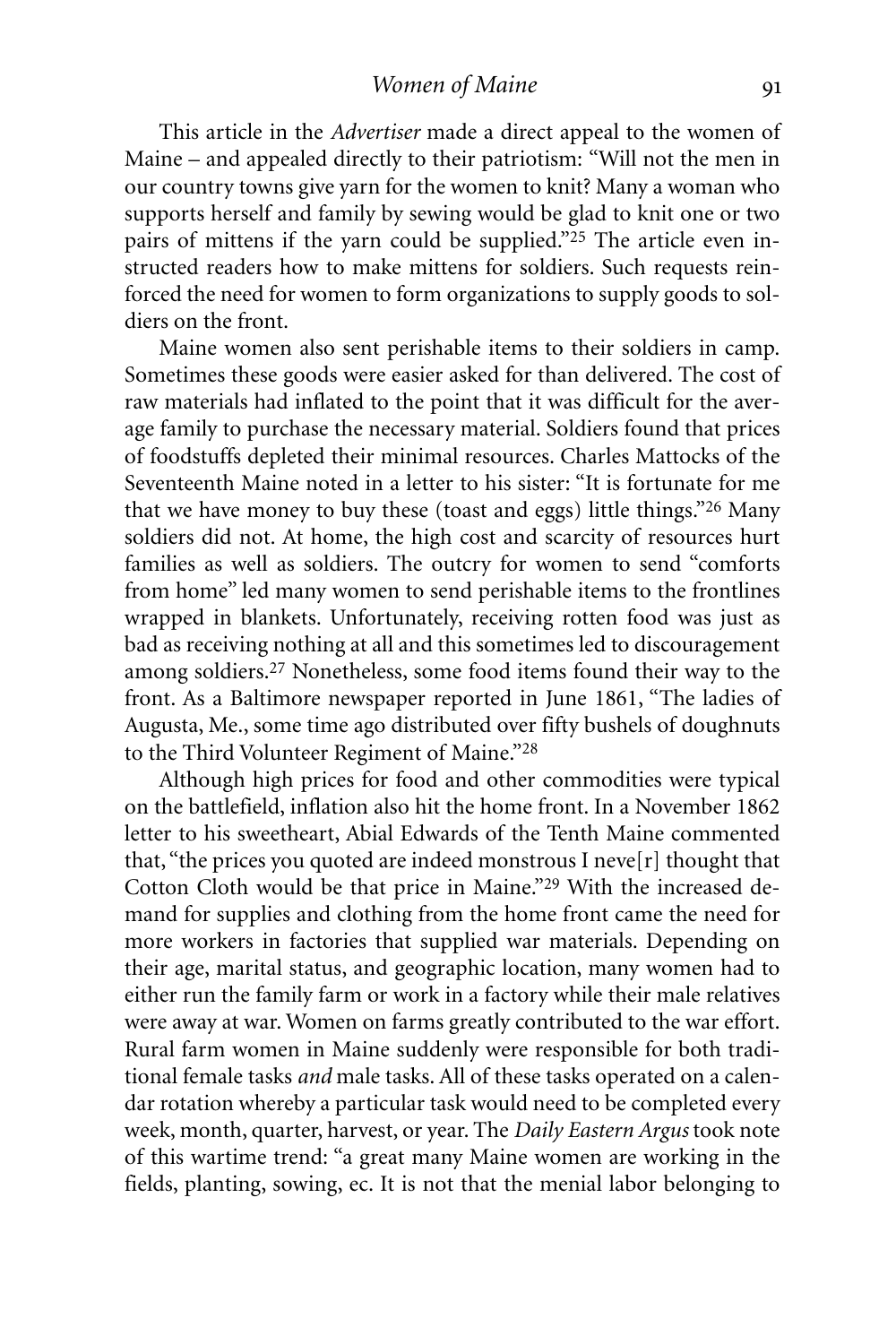the other sex is put upon them, but because sons and husbands are in the army."30

Various war-related jobs were also filled by women. According to historians Dorothy and James Volo, women "served as clerks in the clothing branch of the Quartermaster's Department" and filled "ammunition cartridges and artillery shells with powder at the armories, laboring at this dangerous and exacting task for low wages."31 Women also replaced men as store clerks. Sales work, while not as inherently dangerous as factory work, nevertheless demanded women work long hours, often in excess of one hundred hours per week. It was also a poorly paid position (as little as \$5 a week).<sup>32</sup> Still rural daughters were drawn to urban centers for the chance to contribute to the family income while getting away from their family farms. In doing so they engaged with likeminded individuals and built support networks that would persist after the war.

Without a steady income derived from the labor of their male relatives, some young women found factory or mill work necessary. In addition, with prices on so many commodities inflated, household funds were often scarce. The women of Biddeford, for example, were in greater demand during the war in the Pepperell Mills because so many men were away serving in the Union army. In 1863, the mill reported a sales jump from \$670,000 in 1862 to \$2,447,544. 33 The Pepperell Mill began making duck cloth (canvas) for tents, wagon covers, jeans, and heavy drills in 1862. As production increased for the war effort, the mill was forced to hire more workers. Since half of the able bodied men in town were at war there were positions open for women. However, they were compensated at less than \$1.00 a week. 34

These young women worked long hours in the factories. Factory work was often done by poor rural women looking to supplement their family's income. Despite the hardships he faced in the army, Private Abial Edwards sympathized with his sweetheart Anna Conant, who worked in a textile mill in Lewiston: "14 hours a day in the mill that must indeed be hard and I hope you will not long have to continue to do so."35 After her father died, Anna considered the work necessary to support her family, while at the same time moving away and distancing herself from them. Unlike Anna, middle-class women had other options open to them in order to assist their families and the war effort.

Middle-class Maine women often assisted the war effort in ways that continued their benevolence work from the prewar years. As noted above, many middle-class women formed aid societies to produce and distribute goods to Maine soldiers in camp. But some middle-class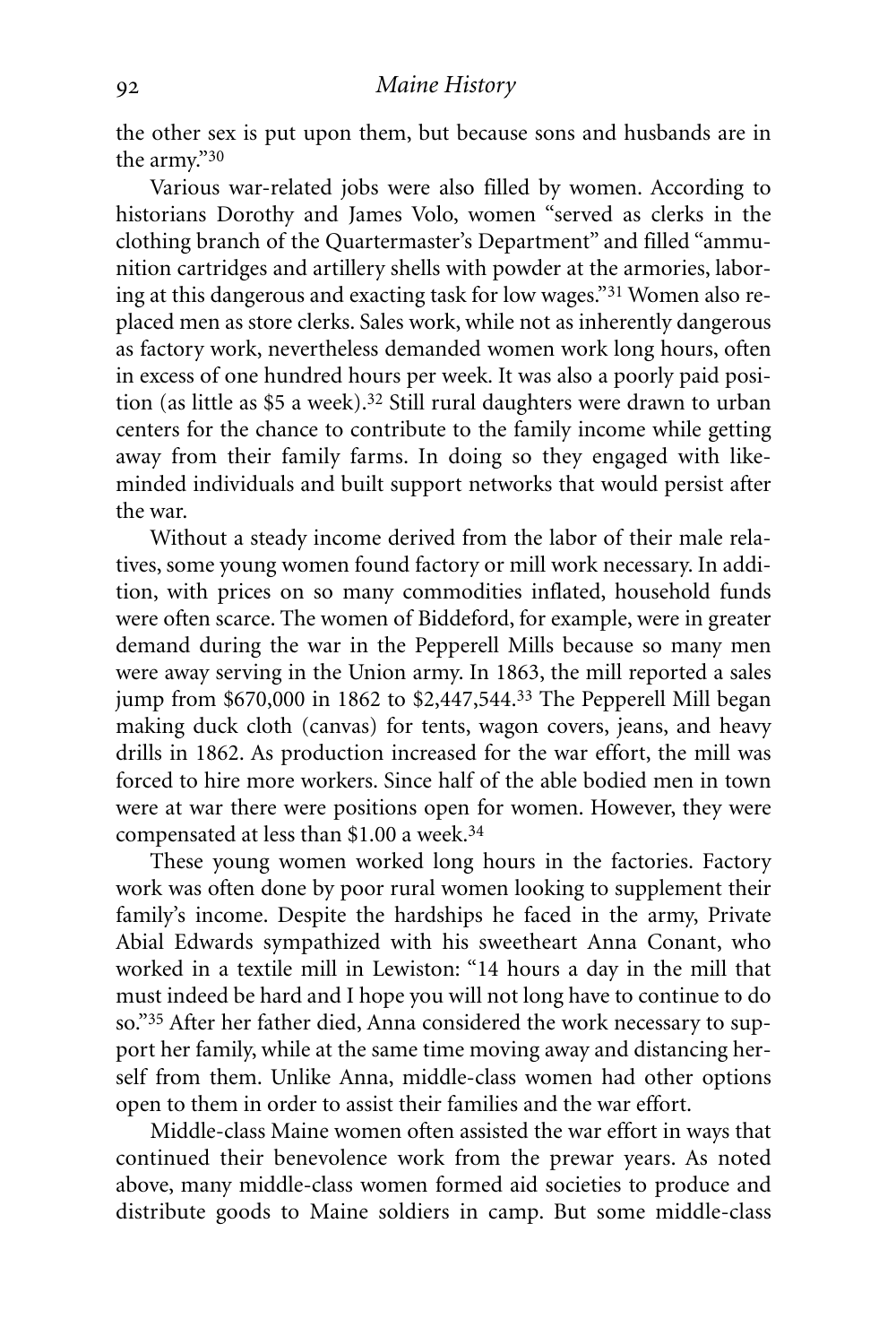women wanted to do more – and even be part of the action. Denied the ability to serve in the army (although some women did serve covertly), women could serve at the front as nurses. Considered part of a woman's sphere, nursing had been a Maine tradition long before the war. It is not surprising, therefore, that many Maine women traveled to the field hospitals to serve as nurses. 36 Women chose to practice nursing for a variety of reasons. Writer Mary Livermore believed "the patriotic speech and song which fired the blood of men, and led them to enter the lists as soldiers, nourished the self-sacrifice of women, and stimulated them to the collection of hospital supplies, and to brave the horrors and hardships of hospital life."37 Although many women saw nursing as a romantic way to be a part of battle, others saw tending to the wounded as an extension of their motherhood responsibility. Some women even followed a son into battle and served as a nurse to his regiment.

Examples of Maine women who served their country during the war abound. Isabella Fogg of Calais, for example, volunteered as a nurse when her son Hugh joined the army. According to an 1867 history of women during the war, Fogg agreed "to serve the State without compensation as its agent for distributing supplies to the sick and wounded soldiers of Maine."38 During the war, Hampden native Dorothea Dix, who was active in antebellum reform, became superintendent of nurses.<sup>39</sup> Portlander Harriet Eaton served as a nurse in Virginia, where she was an agent for the Maine Camp Hospital Association.40

Soldiers liberated from Confederate prisons were initially taken to Annapolis, Maryland, where they received medical attention and care. According the state's adjutant general, Maine was represented "by some of our excellent women" at Annapolis.41 It was comforting for sick or wounded soldiers to encounter someone from home, regardless of where they were. If a wounded soldier was stable enough to travel on his own, he was sent home. Maine men often found themselves left at the state's southern border, penniless and miles from help and home. The local soldiers' aid societies often tried to make the journey as easy as possible on returning wounded soldiers. 42

The needs of so many returning warriors created a space for women to care for soldiers without traveling outside of Maine. Various state homes opened in response to a need by soldiers for a place to convalesce. These homes allowed wounded men to recover, and receive medical attention before discharging them home or back to their unit. There were several soldiers' homes in Portland, because of the city's military hospital and its proximity to water transportation. The Portland Soldiers' Home, for example, was established by local churches and run by two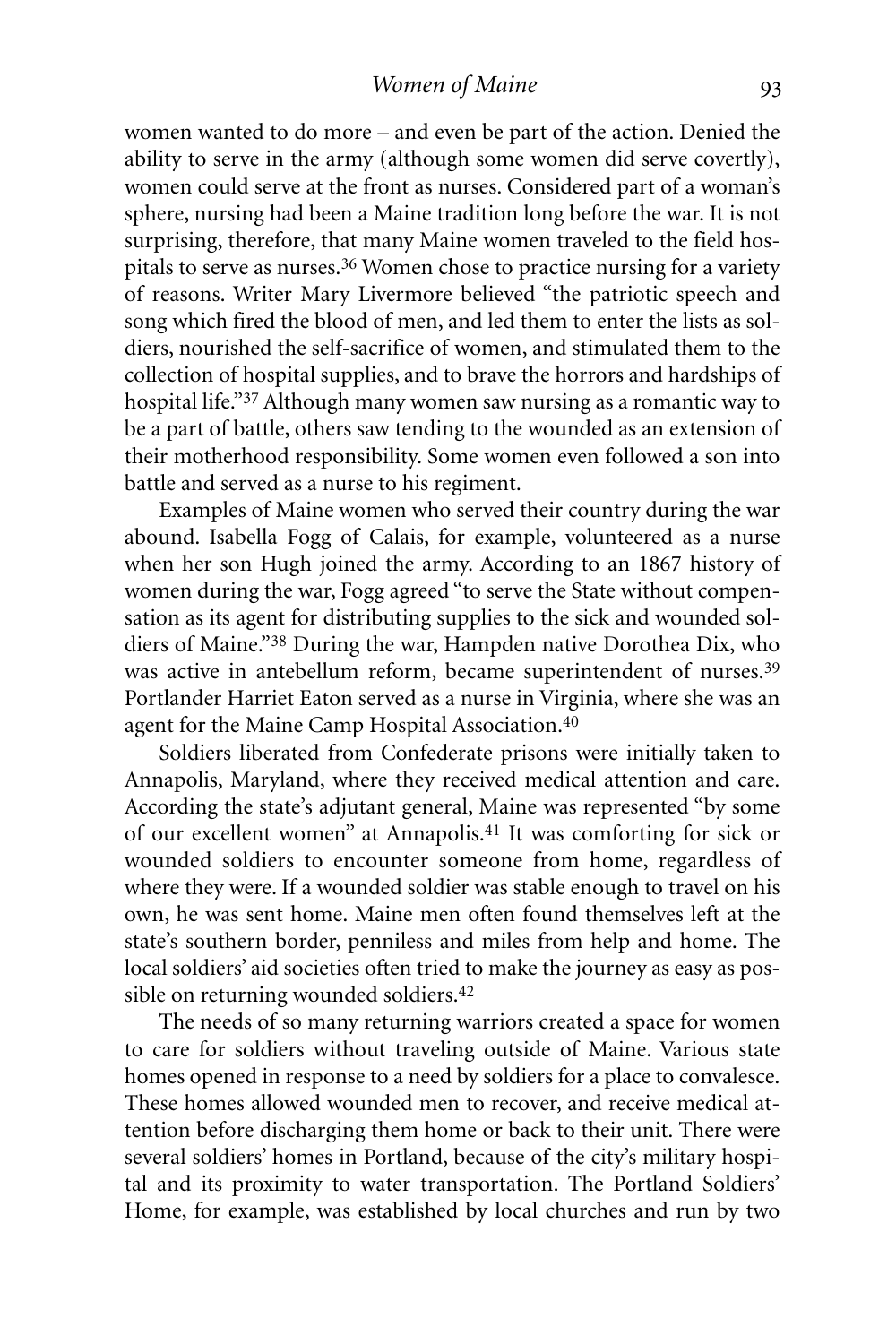sisters, Hannah and Mary Ann Kilboum. More than 3,500 soldiers passed through the home during the summer of 1863. As the year progressed, 10,000 young Mainers were sheltered and cared for between its walls. These men had been released from battlefield hospitals in Washington, Baltimore, New York, and Philadelphia without money or food. 43

Other cities in Maine opened similar facilities. The Bangor Soldiers' Rest Home, located on the banks of the Penobscot River, was established in May 1864 to accommodate a large number of sick and disabled soldiers who were returned to Bangor. According to the state adjutant general's office*,* "the liberal citizens [of Bangor] established a 'Rest' for their accommodation, supporting it at first entirely by voluntary contributions."44 Soon the state took over Bangor's rest home. Members of local women's aid societies worked as nurses in the Bangor home throughout its existence in the Queen City. These Bangor women cared for about 28,000 soldiers during the home's nearly two-year existence. 45

Likewise, at Cony General Hospital in Augusta there was such an influx of sick and wounded soldiers in 1864 that around fifty contract nurses were employed at any given time. They were compensated for their time and effort at twenty-four dollars per month. Additionally, "thirty-three Matrons and Female Cooks were connected with the hospital at different dates. Their pay was from eight to eighteen dollars per month," the state adjutant general reported. 46 The Cony General Hospital opened on June 1, 1864, and closed on November 30, 1865. In total it received 3,764 patients.47 The work of Maine's women was noticed by male leaders in Maine and in Washington. In an 1864 report, for example, the Maine State Agency in Portland noted that "especial credit is due the noble women who have labored so assiduously for the welfare of the soldier."48

Some Maine women worked directly under the aegis of the federal government, in particular for the United States Sanitary Commission. Created in June 1861, the Sanitary Commission was a civilian relief agency that reported to the War Department. Neither the military nor the local aid societies were capable of handling all the problems associated with quickly mustering 75,000 troops into Union army camps in the spring and summer of 1861. The camps were not sanitary and thus disease ran rampant. The Sanitary Commission did what it could to clean up the camps and improve the health and well-being of U.S. troops. 49 Its operations extended across the North; it raised its own funds, and enlisted thousands of volunteers, mostly women. Thus, it had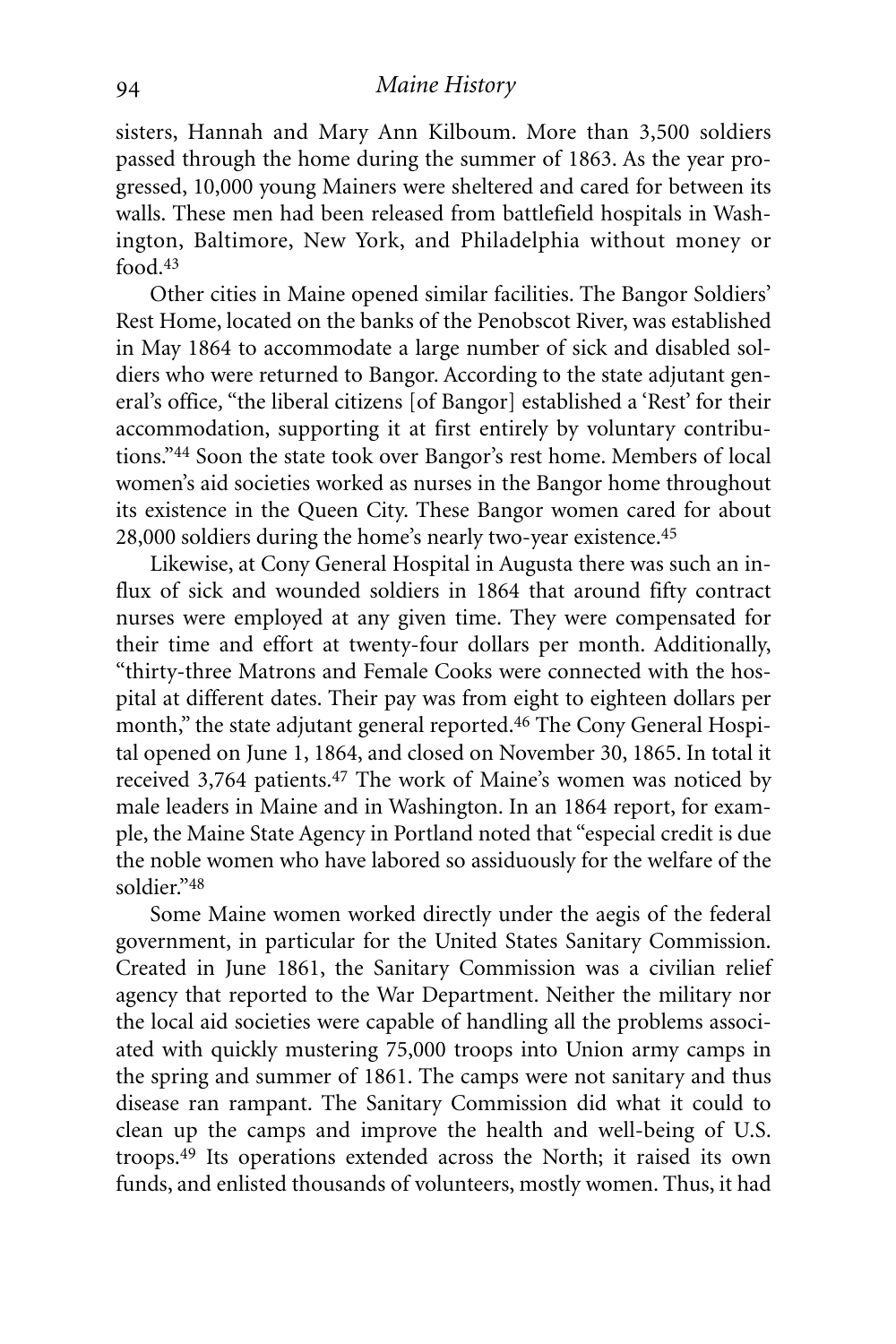

Dorothea Dix, a native of Hampden, was a strong advocate for reforming the state asylums and prisons during the antebellum era. During the Civil War, she served as the superintendant of nurses for the Union states. Maine Historical Society Collections.

the unintended advantage of mobilizing women from around the country into a national relief organization.

As writer Mary Livermore explained after the war, "the object of the Sanitary Commission was to do what the government could not. The government undertook, of course, to provide all that was necessary for the soldier, whether sick or in health; whether in the army or hospital."50 This was not always possible. Through the Sanitary Commission, people could be assured, with reasonable certainty, that their donation reached soldiers who were in need. Most women who worked for the Sanitary Commission were committed to preserving the vitality and autonomy of women's local relief work. However, they also understood that the unprecedented circumstances of the Civil War could take their gender beyond its traditional constraints. 51

The commission was not well received at first. Early in the war it was made up of hastily thrown together women's groups. The result was a slow response to soldiers' needs. But as support for the Sanitary Com-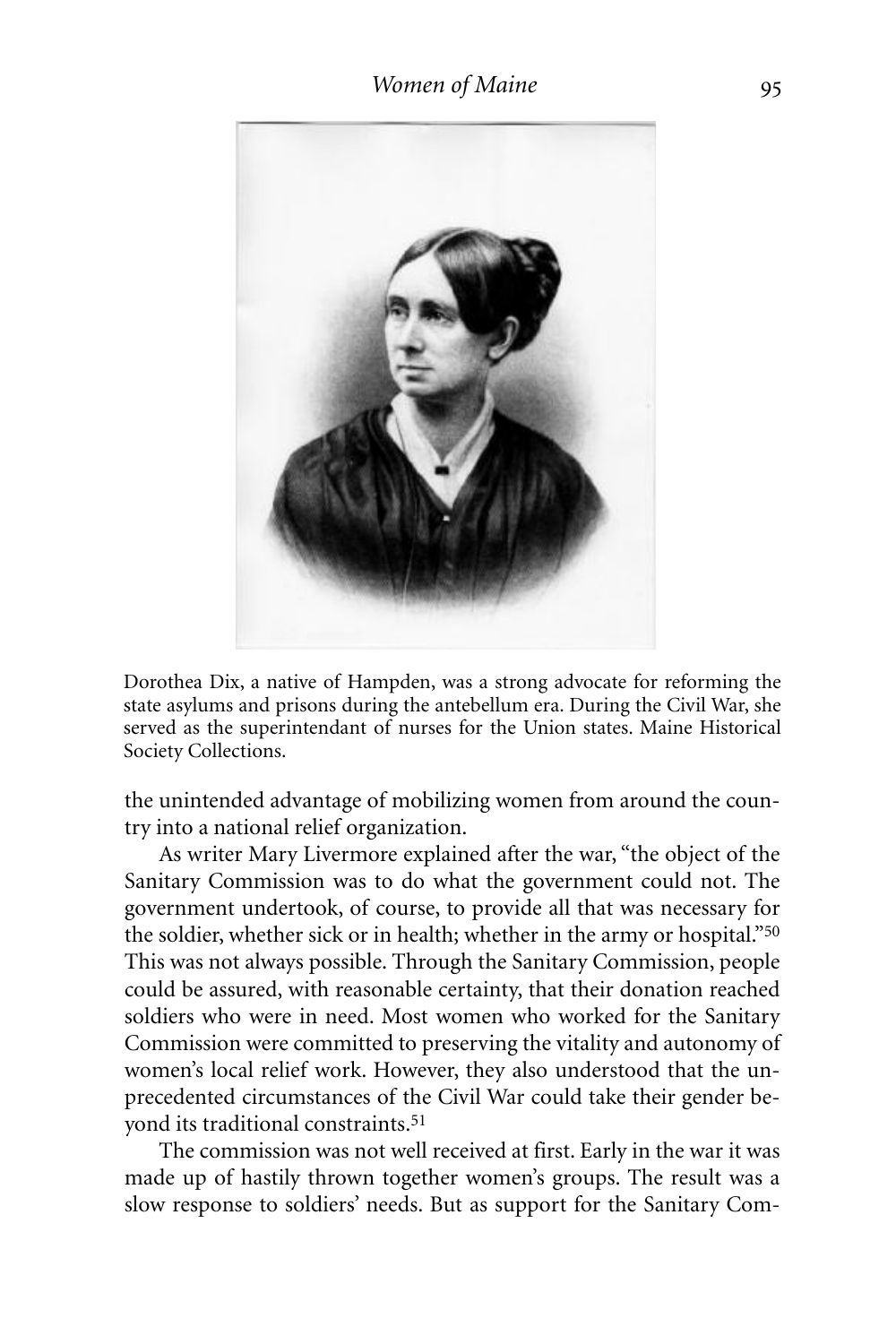#### *Maine History*

mission grew, so too did the need for funding to maintain supplies and supply lines. Fundraising was an integral part of keeping the commission afloat. Regarding a Sanitary Commission fundraiser in New York, a woman wrote, "The amount [\$1 million] realized will no doubt do much toward relieving the poor wounded and suffering soldiers than all the surgeons do. No one can know how much good is done by the Sanitary Commission who is not in the Army."52

In Maine, the commission raised money and also obtained food for soldiers.53 In October 1863, for example, three Bangor women who worked for the commission sent a box of supplies to Louisiana, where some Maine regiments were stationed. "The Ladies of the Sanitary have taken the liberty of sending a box directed to your care," they wrote to General George F. Shepley, a Maine native, "with clothing and a few delicacies for the sick, thinking you would place it in the hands of some reliable person to be distributed as occasion might require. While we would not limit the use of our slight offering, we would be pleased to have the Maine Regts know they are remembered, toiled for, prayed for, by their true country women at home."54 Overall, the women of Maine managed to raise a total of fifteen million dollars in donations throughout the war years. 55

Although the Sanitary Commission struggled at the beginning of the war, as it improved its operations, opinions about the relief organization soon changed. In early 1862, Maine soldier Charles Mattocks asked his mother to *not* send supplies through the Sanitary Commission, as it "is too slow."56 Although derisive of the commission's ability to deliver supplies to soldiers at the war's beginning, Mattocks later changed his tune. In a letter to his mother in August 1863, Mattocks wrote:

Some little clothing from the Sanitary Commission has arrived but has not yet been distributed. If there is any one thing of this war more noble and praiseworthy than another, it is the Sanitary Commission. Wherever our officers or soldiers are in distress – even in Southern prisons – without aid from friends – the Commission is sure to send them something to render their stay more endurable. 57

For many Maine soldiers at the front the Sanitary Commission came to be seen as a life-saver.

The Sanitary Commission was not simply an organization through which women could contribute to the war effort. Women's work for the commission, in particular, set the foundation for the sweeping reform efforts and the emergence of mass women's politics that characterized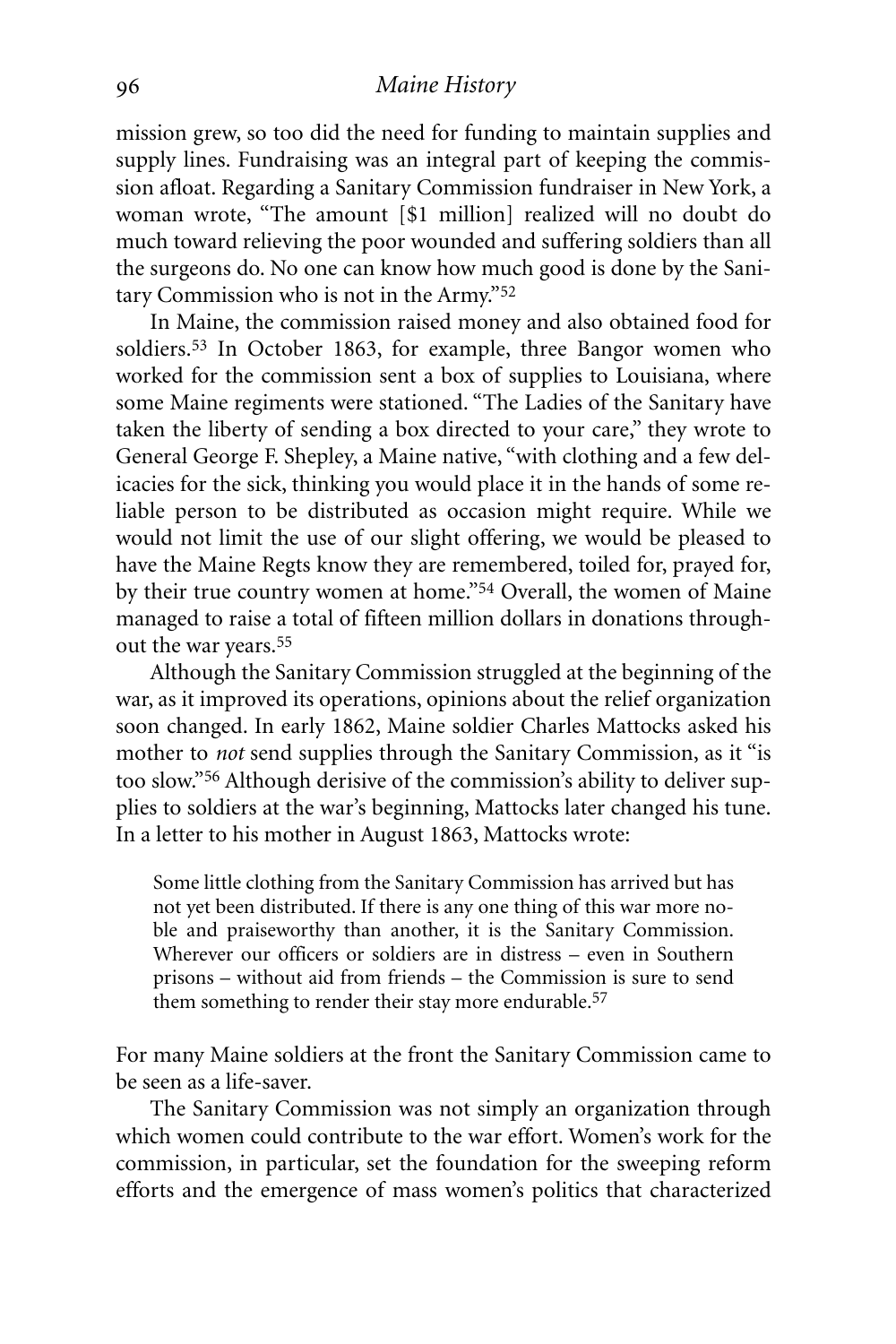the rest of the nineteenth century.58 The women who worked for the commission learned techniques and developed connections with other young women of a like mind. Historian Judith Giesberg points out that while working for the commission, a group of women leaders labored to transform local women's benevolence into a national force. These women drew on familiar traditions of women's place and conserved the sex-segregated autonomy of women's local grassroots activism.<sup>59</sup> Critical to building a support system was encouraging those with far-sited views to engage in such work. Young women who had an eye on the future for women in Maine after the war were encouraged to stretch their political wings by becoming leaders in various local groups during the war. They viewed their work as part of a wider women's community, one that transcended local interests into the nation as a whole and that spoke with a political voice.<sup>60</sup>

It remains difficult to know the exact quantity of supplies sent to the front by women in Maine. Many sent their assistance directly to their sons or husbands, while others committed their efforts to hospitals and nursing organizations. Still others were content to provide for the Maine State Agency – which oversaw state relief work. Some even worked or gave to more than one organization, particularly if they had more than one family member on the frontlines. Some women worked on their own, while others joined a committee or organization, whether local or national. The roles played by Maine women during the war were as varied as those by men fighting to hold the nation together. Mary Livermore, for one, praised her sisters-in-arms. "Women," she wrote, "planned money-making enterprises, whose vastness of conceptions, and good business management, yielded millions of dollars to be expended in the interest of sick and wounded soldiers." 61

#### **Postwar Activism**

Before the war, middle-class women had organized through benevolence societies or as social activists. The techniques for organization, fundraising, and developing of support networks they created in the prewar year were strengthened during the war. In many cases, women activists then built upon their prewar and wartime experiences in the postwar decades. As the war drew to a close many believed that life on the home front would return to normal, and that prewar social structures would be reestablished. Many women who had been activists before the war, however, disagreed. The war had opened a space for women to demonstrate to themselves, and the nation, that not all women were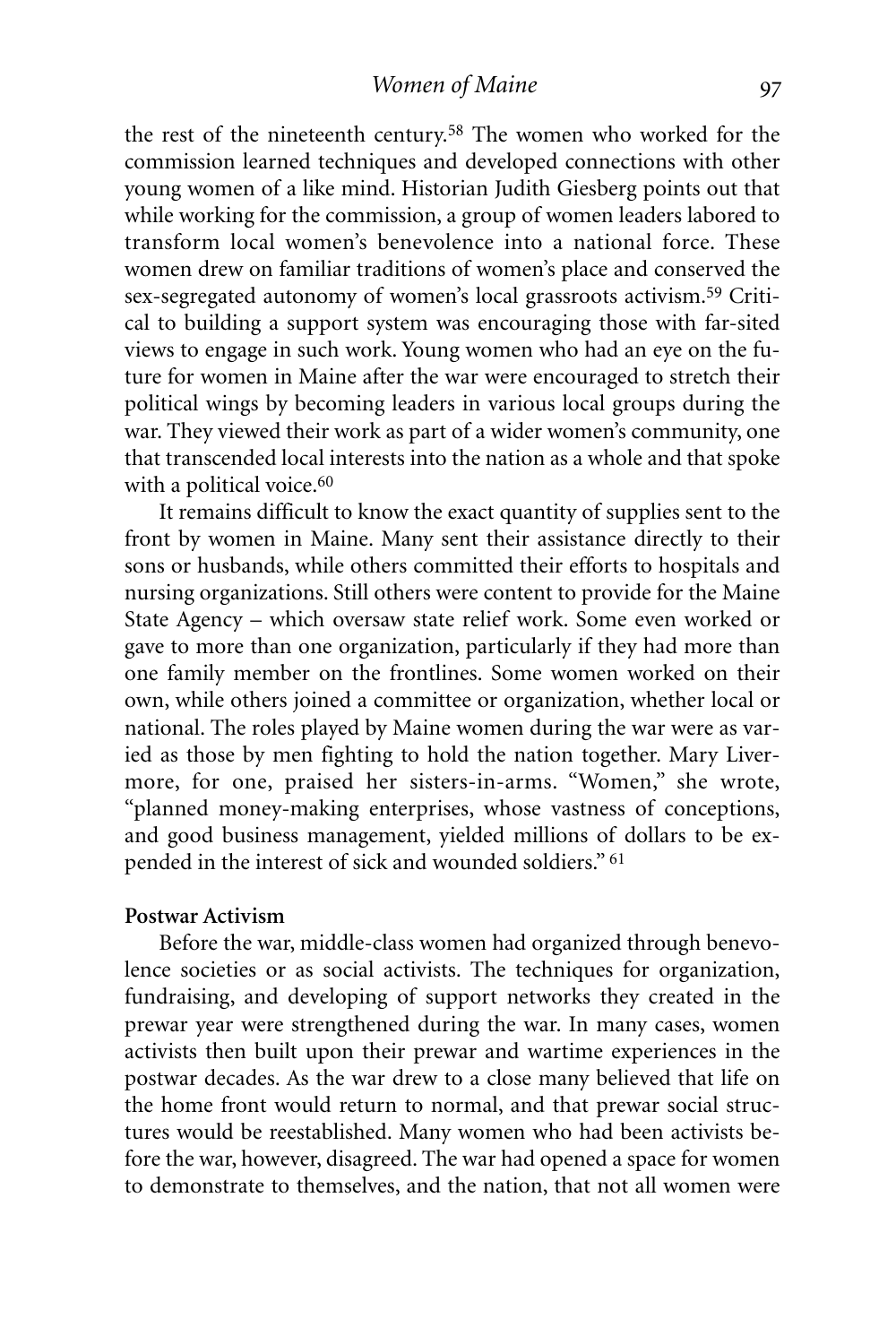

An event sign for the Ladies' Sanitary Fair at Norombega Hall in Bangor, December 1864. Maine women organized many events to raise money so that they could send food and supplies to soldiers at the front. Maine Historical Society Collections.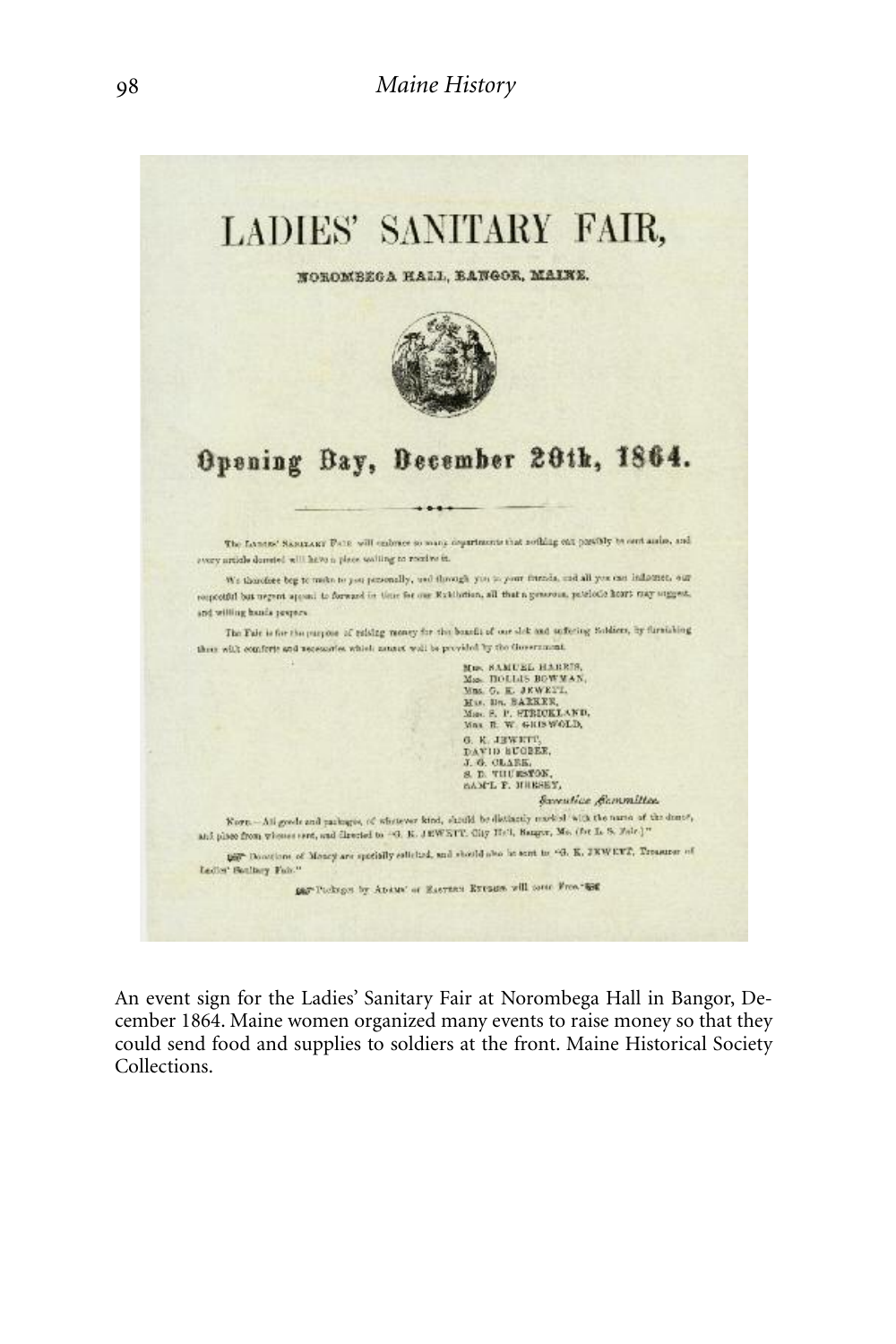weak and incapable of working in the public sphere, which was usually reserved for men. Women's rights advocates used the skills they had developed before, and refined during, the war to recruit new members. Following the war, these women activists reconnected with their former causes and branched out into new ones.

Maine women were not simply bystanders or spectators of the war. The skills they honed in organizing fundraisers, communicating with government officials, and managing volunteers across various state agencies provided them with the skills, contacts, and support necessary to build statewide organizations for women's causes.62 After the war, women around the North, including Maine, joined political parties and reform movements as a way of becoming involved in the formal political process.63 Although not united under one common banner as they had been during the war, Maine women took their war experiences and used them to build a future for their daughters and granddaughters in which they would not have to be actors in the theater of war in order to be recognized as citizens of Maine.

When the war began, women's rights activists believed they had to switch from advocating for women's suffrage to supporting the Union cause. 64 After the war, however, women's rights advocates were reinvigorated, especially to support their two main causes, temperance and suffrage. For many women their wartime work cemented the prewar claims that women were capable of wider political and social participation. From the standpoint that mothers held families together, many women argued, they too would hold society together. 65

Many Maine women, like activists around the North, increasingly advocated for women's political power after the war. Two national women's suffrage organizations were formed in 1869 in response to the passage of a voting rights bill in Congress, which gave the franchise to black men. Four years later, in 1873, the Maine Woman Suffrage Association (MWSA) was formed in Augusta by pro-suffrage men and women. In the early years, the organization had male leaders, but that changed within two decades. 66 As historian Shannon Risk has noted, "The 1870s marked the beginnings of a concentrated effort in Maine for woman suffrage." In the decade following the Civil War, Maine's women's suffragists began a campaign to petition the state legislature for the right to vote. Although MWSA was initially run by men, Risk found that women usually led the petition drives. 67

In addition, their work contributed to the formation of the Maine branch of the Women's Christian Temperance Union (WCTU) in the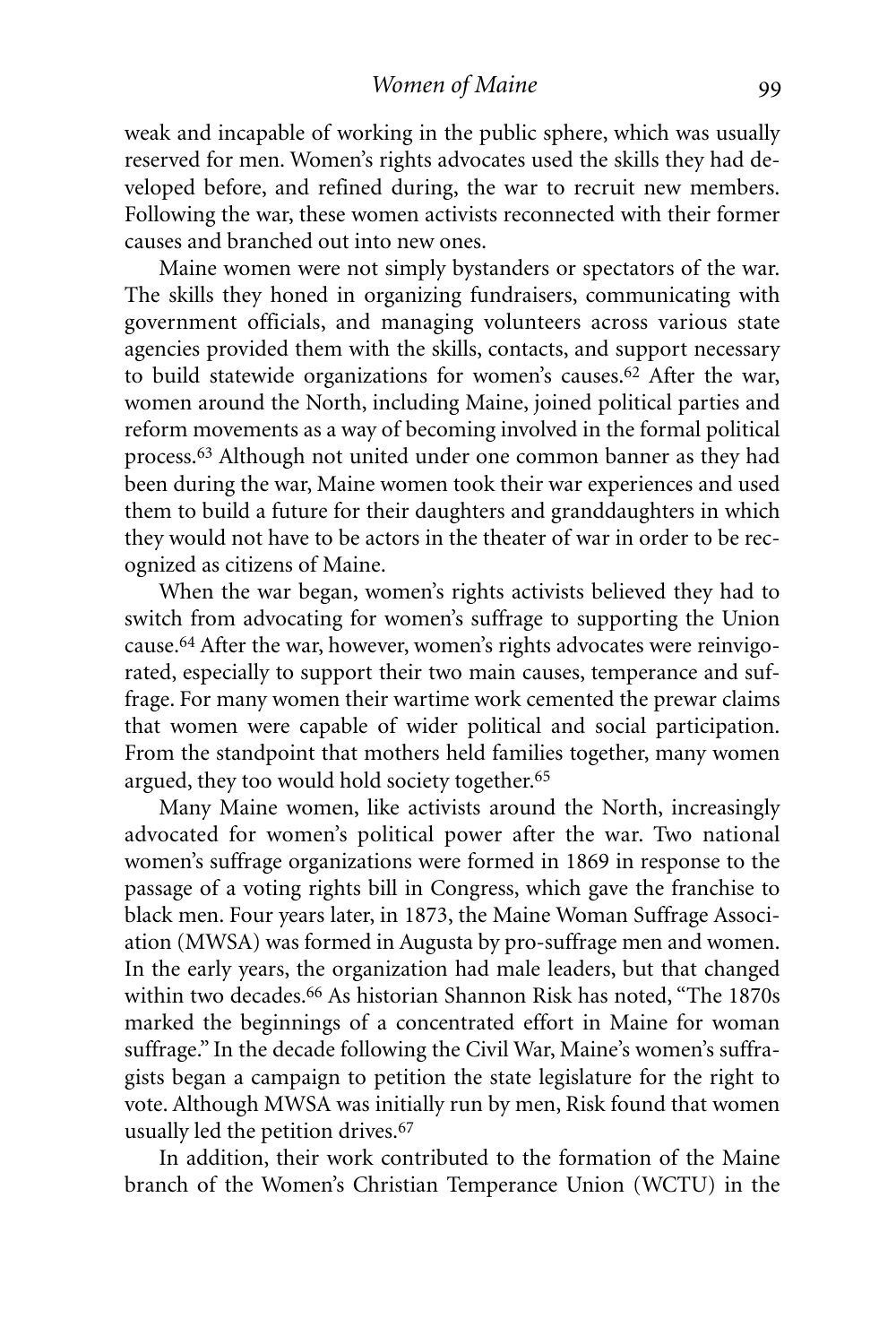

Poster for a Thanksgiving-night festival held in Wiscasset in 1863. The proceeds from the event went to the U.S. Sanitary Commission. Maine Historical Society Collections.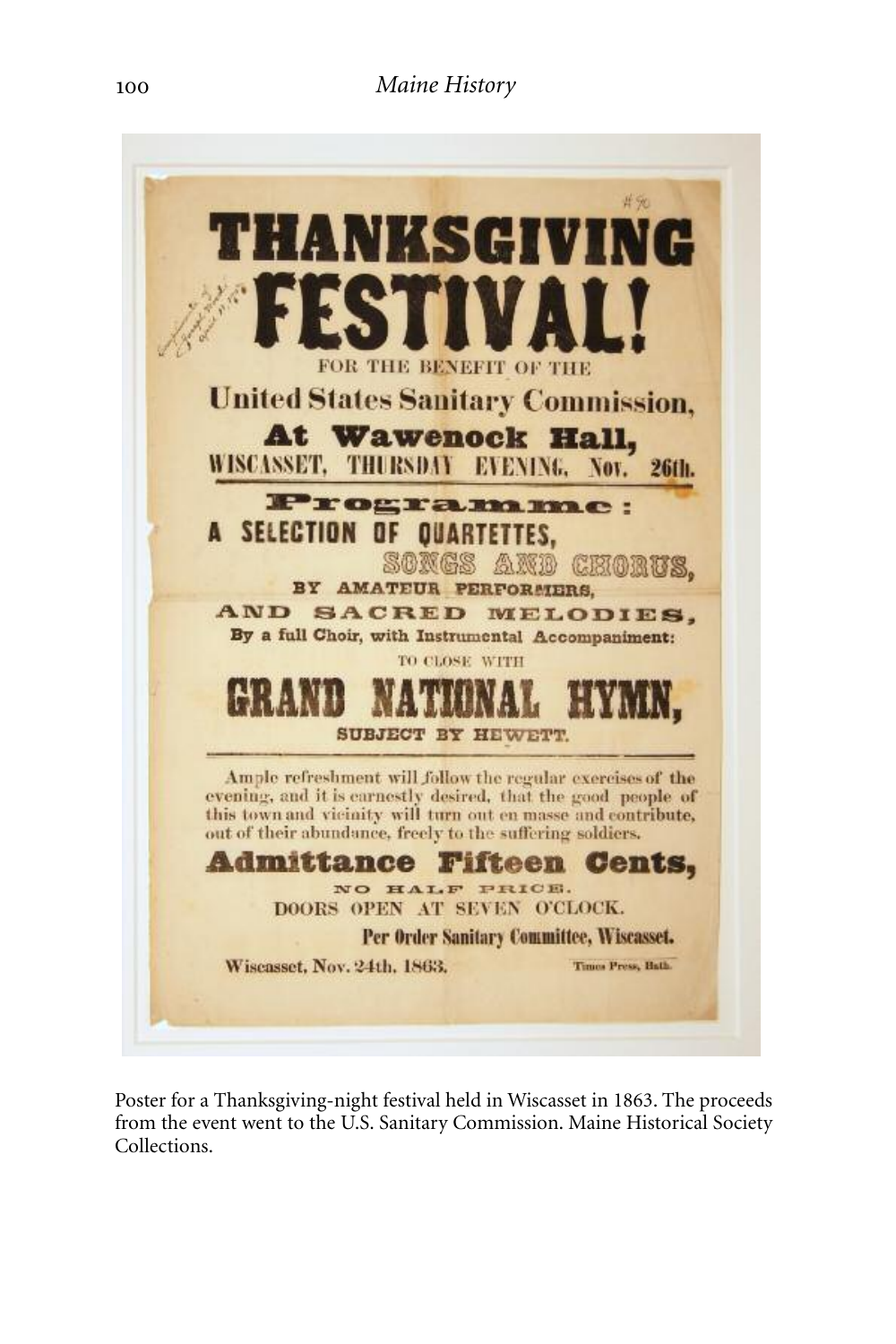mid-1870s. Women were at a distinct disadvantage in the antebellum years of the temperance movement. For the antebellum temperance crusade, women had to rely on male leaders and political officials to achieve their goals. In post-Civil-War temperance work, however, women became leaders of the movement. The war had increased their access to public life. It was their base for engaging in reformist causes. They found, through their war efforts, a sophisticated avenue for political action, as a support for demanding the ballot, and as a vehicle for supporting a wide range of charitable activities. By the 1880s, the WCTU was the largest organization of women in U.S. history. 68 Temperance reform in Maine was successful because of its relationship with the national WCTU and its dynamic local and, eventually, national leader, Lillian Stevens.

There are numerous examples of Maine women who moved from wartime relief work to postwar reform movements. Many of these women became leaders of reform organizations after the war. Mary C. Crossman, for example, became the WCTU Bangor chapter's first president in the 1870s. She had worked for the Sanitary Commission and Bangor Soldiers' Rest Home during the war.69 Caroline Rogers Mason likewise had worked for the Sanitary Commission during the war. Before the war, she had focused on her wifely and maternal duties for the most part. However, during the war, she was, as one writer put it, "a most energetic and efficient participant in the work of the Sanitary Commission." After the war, Mason became active in charitable work. In January 1873, she was named a vice president of the Home for Aged Women in Bangor– the highest position of any woman in that organization. That same year she also was named president of the Unitarian Benevolent Society in Bangor, an institution with which she had some connection since 1846. 70 Sarah J. Prentiss of Paris, Maine, served as a nurse during the war. Following the war, in 1872, she led a petition drive in Paris for women's suffrage. 71 These women, and others like them, worked for the Union war effort during the Civil War. They acted in the public sphere – sometimes directly for the state. After the war, women like Crossman, Mason, and Prentiss were not content to stay in the home. They remained active in the public sphere and pushed for societal reform.

#### **Conclusion**

In July 1862, a brief war of words occurred in a Portland newspaper regarding the role that Maine women had played in the then-year-old conflict. On July 17, 1862, a notice entitled "An Appeal to the Women"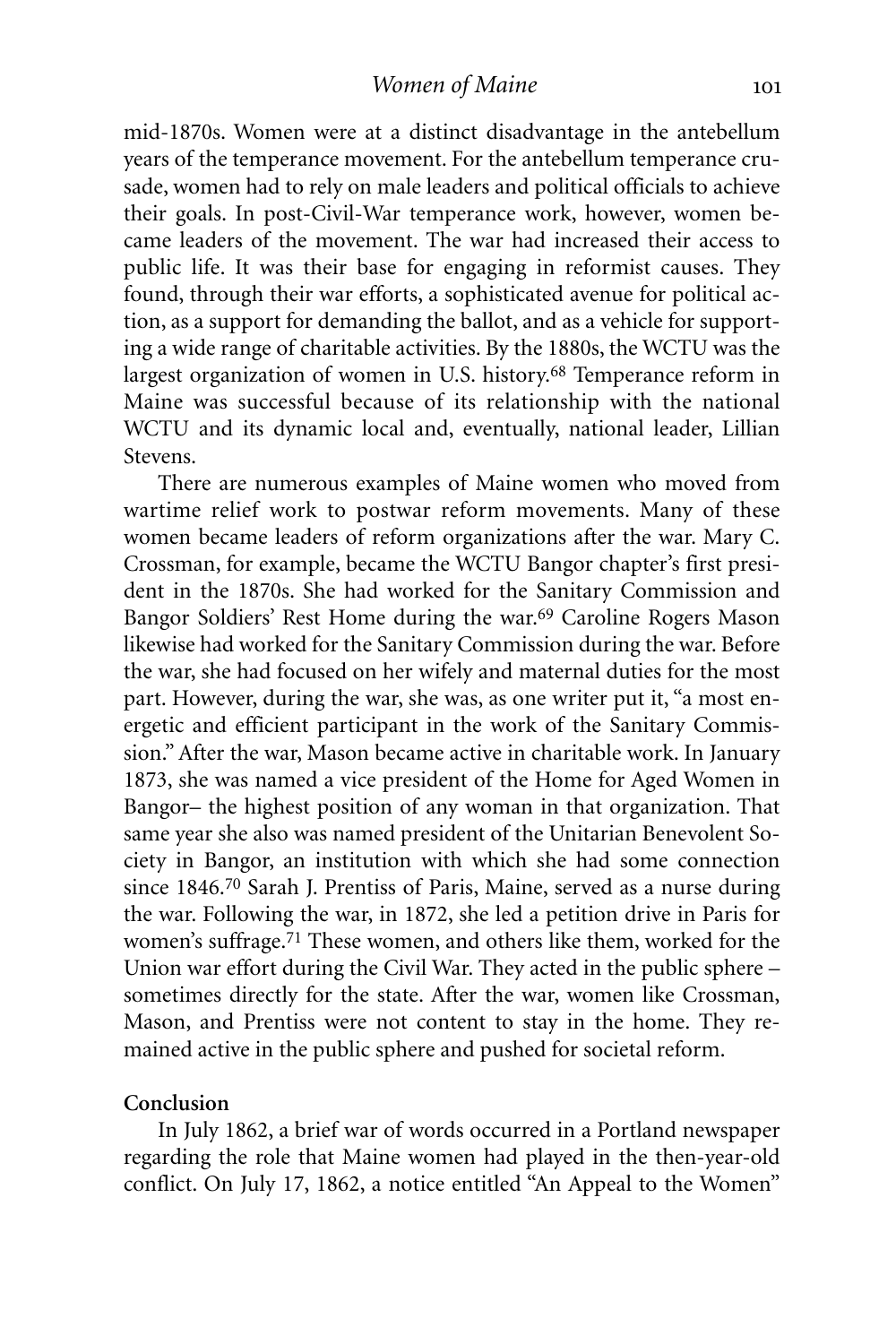### *Maine History*



Ruth Mayhew was one of the many volunteer nurses during the Civil War. Mayhew was responsible for caring for sick and wounded soldiers. She also headed the Maine State Agency, where she was responsible for distributing supplies to Maine soldiers. Maine Historical Society Collections.

appeared in the *Portland Daily Advertiser*. Addressed to the "Wives, Mothers, Sisters, Daughters of Maine," the opinion piece glorified the role the women of Maine played in the Revolutionary War. "But now, at this time of trial, what have we, personally, done or borne?" the writer asked. The author pointed to the seeming unwillingness of Maine women to provide soldiers for the war effort. Women were "staying the hand" of their men by convincing them to not leave home. That, of course, hampered the Union war effort. By contrast, the women of the South gave freely of their time and energy. Maine women, the author argued, should "go earnestly to work, and personally interest ourselves in filling up the ranks of the army." "Men and money should," the author continued, "be freely offered," because it would be honorable for them to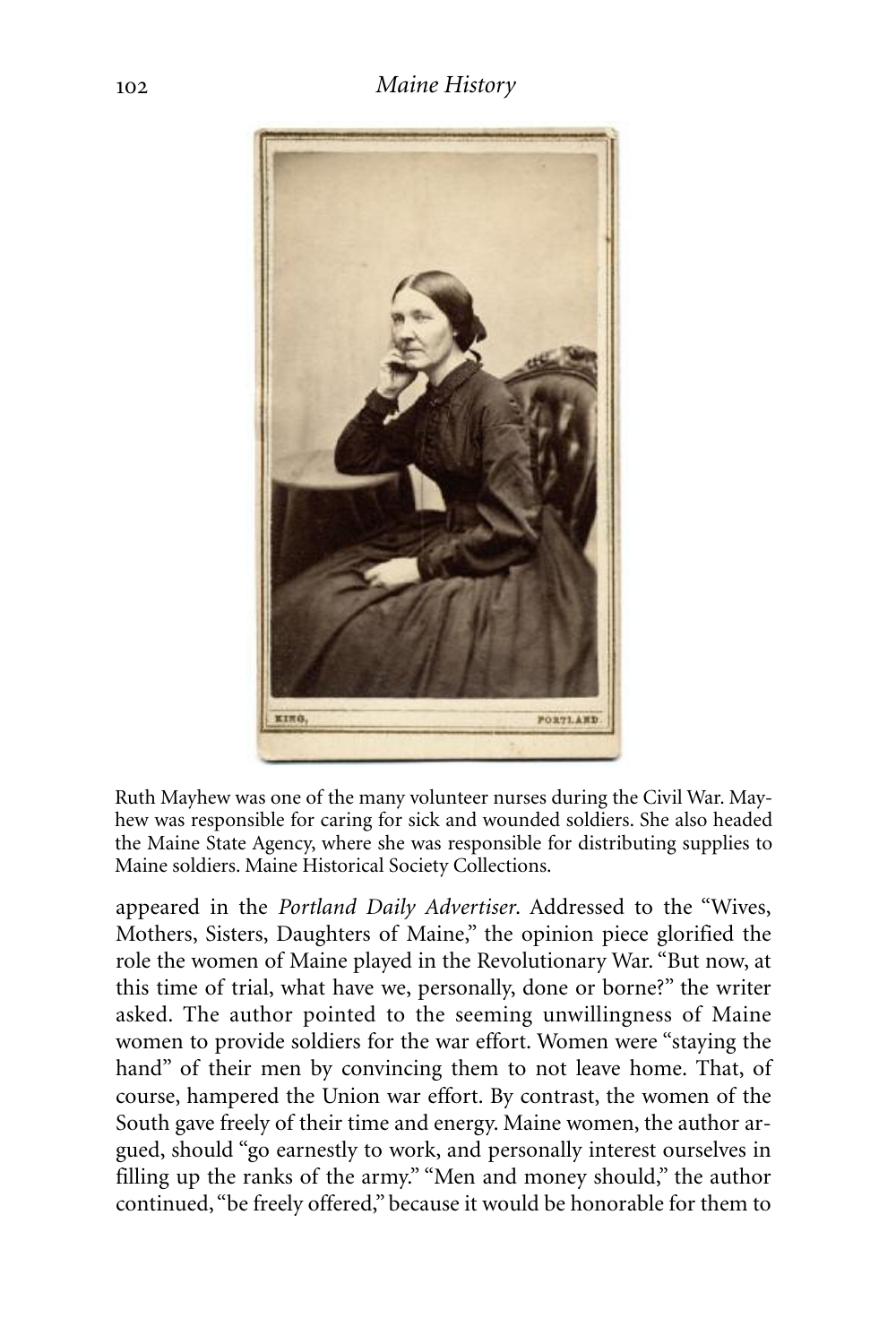go, fight, and, perhaps, die. The only thing stopping patriotic men from volunteering was the "weak tears" of their women. All "faithful" mothers who have taught their sons patriotism should now stand by those teachings and send off their men, the author concluded. 72

That biting editorial produced an immediate response. On July 22, the *Advertiser* published "What the Women of Maine Have Done,"which refuted the claims of "An Appeal to the Women." The author of the July 22 editorial believed that Maine women had responded to every call to aid the war effort. More importantly, Maine women "have, in numerous instances, sacrificed much of happiness and personal interest, without a 'murmur.'"73 The contribution of Maine women for this war was just as important and praiseworthy as that of their Revolutionary foremothers. "Yet, judging from the spirit already manifested, we doubt not, that when the history we are now 'weaving' shall be read in the future, our children will be proud of the gleaming threads of gold that shall proclaim the heroism and courage of the mothers of Maine," the author continued. 74 The women of Maine were lauded as being supportive of their soldiers, and for sacrificing their own comfort for the sake of the national trauma. This newspaper scuffle pointed to a key idea that perhaps both authors missed: many believed that women could and should play an important role in the war effort. The authors did not debate *whether* women should play a role in the war effort; they debated whether or not Maine women had supported the war effort *enough*.

When the war drew to a close many of these women did not want to relinquish the freedoms gained during the war. They continued to work in the public sphere, and with a new radicalized purpose. In doing so they managed to knowingly and unknowingly change the political and cultural future for women in Maine. Their collective action would spark women to form groups and organizations designed to better society and eventually allow women to seek the ultimate goal of citizenship. Collective action on the part of women across the state during the war was nothing new. Their mothers and grandmothers had banded together in times of war, since the nation's inception. The difference for women in the post-Civil-War era was that some women were no longer content to return to their homes when the conflict ended. These women utilized the skills they learned while working for their local relief agencies or the Sanitary Commission to advocate for different social and political causes in the postwar years.

During the antebellum years the middle-class ideal of domesticity was undergoing a significant change. During the early years of the new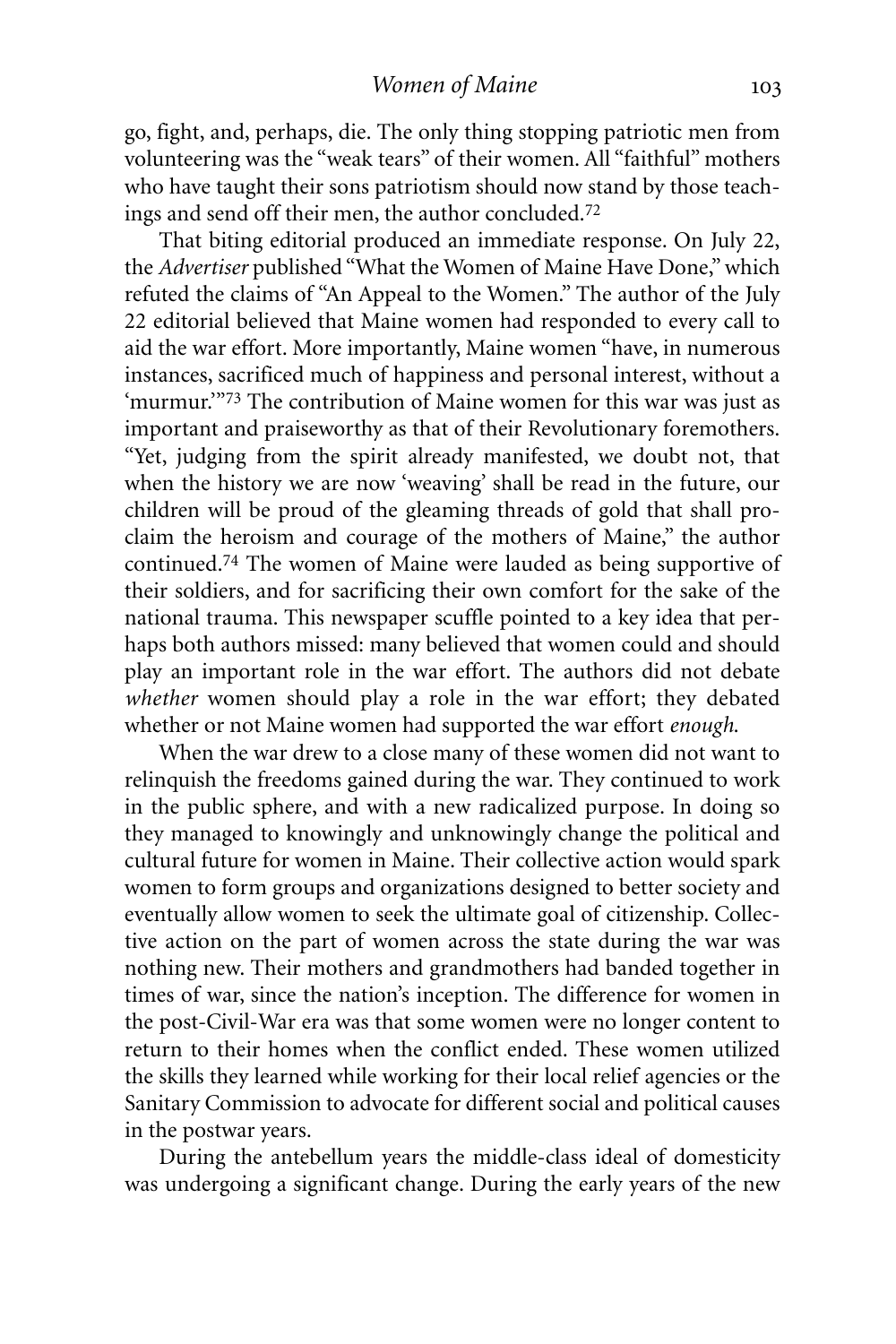

The U.S. Hospital in Washington cared for many sick and injured soldiers. During the Civil War, government funding was stretched thin, and many hospitals did not receive the funding they needed. To remedy this, President Lincoln nationalized the Sanitary Commission in the summer of 1861. The Sanitary Commission helped to collect donations from families to buy supplies for soldiers. Maine Historical Society Collections.

republic, women of means were viewed by society as keepers of the home, the moral guardians of the nation, and educators to their children. Accordingly, some did benevolent work for the sick and aged. As the nineteenth century progressed, some middle-class women also began organizing for causes outside these traditional fields and supported the suffrage, temperance, and abolitionist movements. War punctured large holes in the traditional notions of women's sphere, thereby allowing women who had already been activists the opportunity to expand their work across the state and to gather new members looking to expand their reach beyond their home. These women organized themselves into groups and collectively acted as they saw fit, not along a preformed plan or using government guidelines.

Women leaders emerged from Civil War relief organizations ready and able to assume leadership roles in future political and social causes. Occupation outside the home was already acceptable to many in the nineteenth century, but the war opened opportunities for women to act,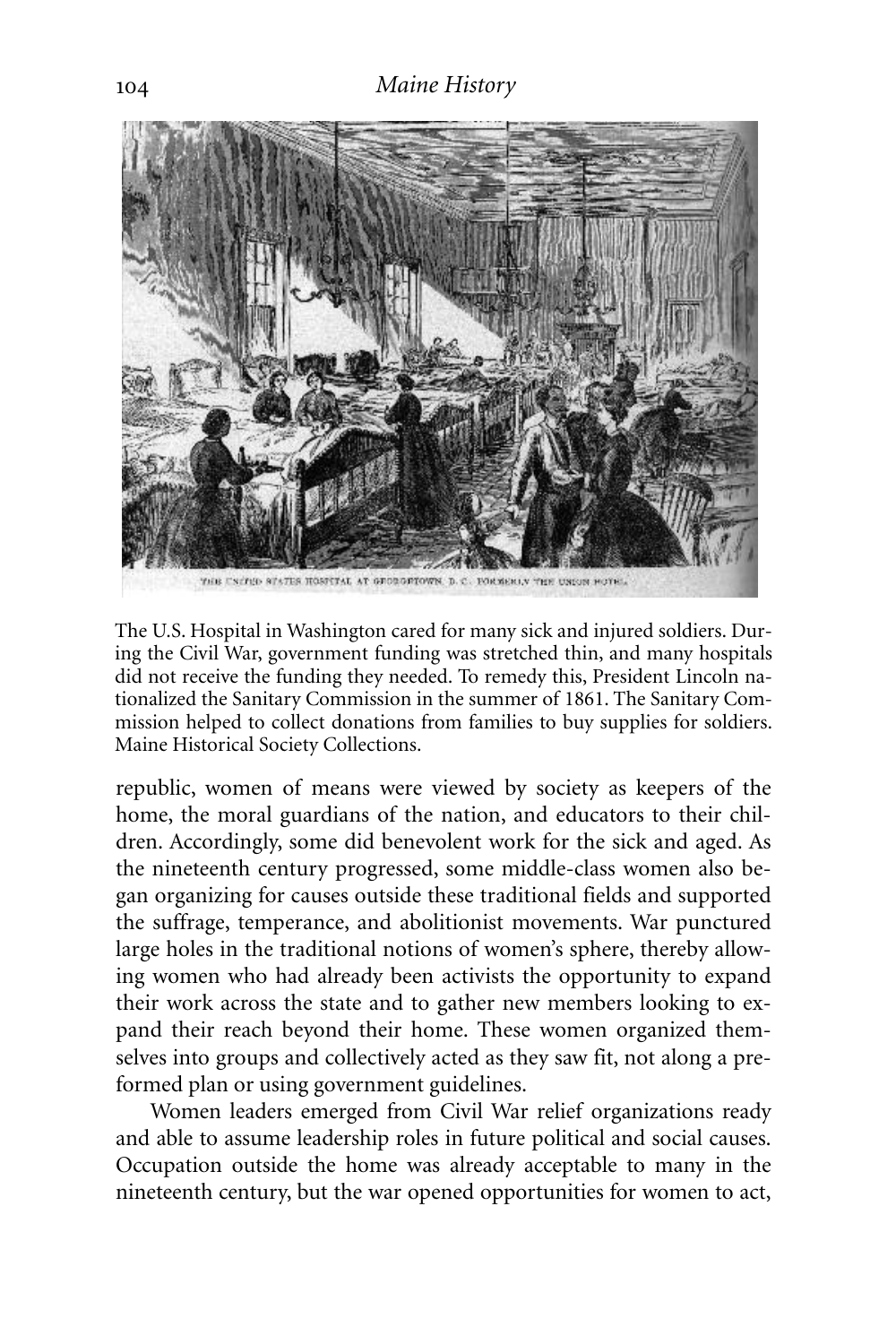*Women of Maine*

and have their action accepted, in the public sphere. As the *Daily Eastern Argus* of Portland proclaimed in 1863, "The ladies are patriotic, and one is no less a 'lady' because she occupies herself in the practical way."75 In placing themselves at the center of a patriotic cause, women formed a connection between themselves, their causes, and the nation's best interest.

#### **Notes**

1. "What the Women of Maine Have Done," *Portland Daily Advertiser*, July 22, 1862.

2. Many historians agree that wartime work by women led to greater leadership roles in reform movements after the war. See, for example, Lori Ginzberg, *Women and the Work of Benevolence: Morality, Politics, and Class in the 19th-Century United States* (New Haven, CT: Yale University Press, 1990); Elizabeth D. Leonard, *Yankee Women: Gender Battles in the Civil War* (New York: W.W. Norton, 1994); Judith Ann Giesberg*, Civil War Sisterhood: U.S. Sanitary Commission and Women's Politics in Transition* (Boston, MA : Northeastern University Press, 2000). For examples of historians who argue the opposite, see Nina Silber, *Daughters of the Union: Northern Women Fight the Civil War* (Cambridge, MA: Harvard University Press, 2005); Jeanie Attie, *Patriotic Toil: Northern Women and the American Civil War* (Ithaca, NY: Cornell University Press, 1998).

3. Stanton quoted in Judith Giesberg, *Army at Home: Women and the Civil War on the Northern Home Front* (Chapel Hill: University of North Carolina Press, 2009), p. 10.

4. Patricia L. Richard, "'Listen Ladies One and All': Union Soldiers Yearn For Their 'Fair Cousins of the North,'" in Paul A. Cimbala and Randall M. Miller, eds., *Union Soldiers and the Northern Home Front: Wartime Experiences, Postwar Adjustments* (New York: Fordham University Press, 2002), p. 144.

5. Mary Beth Norton, *Liberty's Daughters: The Revolutionary Experience of American Women, 1750-1800* (Ithaca, NY: Cornell University Press, 1980), p. 298.

6. An Old Observer, "Single Ladies," *Maine Cultivator and Hallowell Gazette*, August 26, 1843.

7. Gerda Lerner, *The Woman in American History* (Menlo Park, CA: Addison-Wesley Publishing Company, 1971), p. 29.

8. Lerner, *Woman in American History*, p. 52.

9. Catherine Clinton, *The Other Civil War* (New York: Hill and Wang, 1985), p. 22; Daniel Walker Howe, *What Hath God Wrought: The Transformation of America, 1815-1848* (New York: Oxford University Press, 2007), pp. 132-135.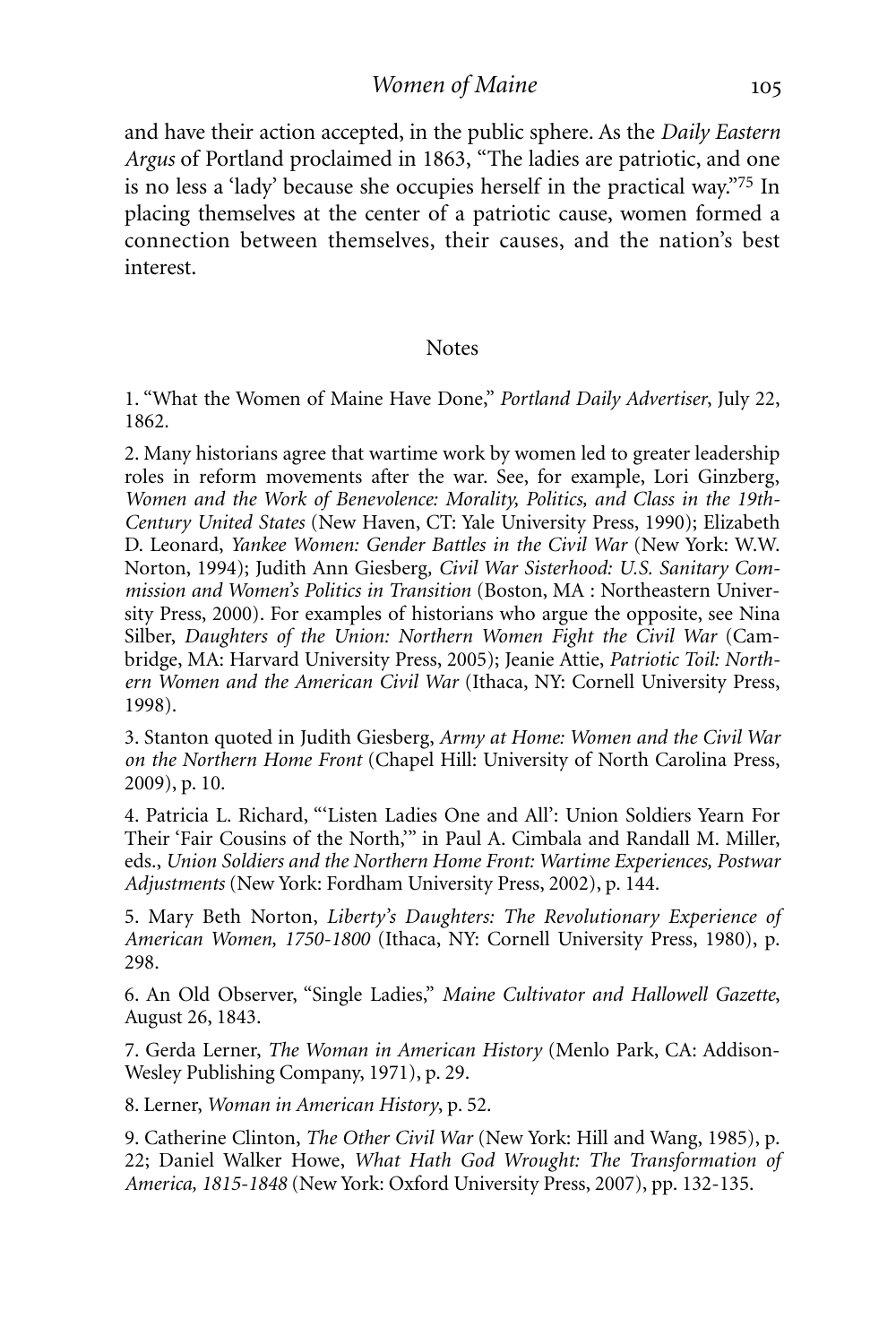10. Clinton, *Other Civil War*, p. 23.

11. *Maine Cultivator and Hallowell Gazette*, September 23, 1848.

12. Sara M. Evans, *Born for Liberty: A History of Women in America* (New York: The Free Press, 1989), p. 86.

13. Lerner, *Woman in American History*, p. 29.

14. Edward O. Schriver and Stanley R. Howe, "The Republican Ascendancy: Politics & Reform," in Richard W. Judd, Edwin A. Churchill, and Joel W. Eastman, eds., *Maine: The Pine Tree State from Prehistory to the Present* (Orono: University of Maine Press, 1986), p. 386.

15. Helen Coffin Beedy*, Mothers of Maine* (New York: Longmans, Green; Hastings: Barry, 1895)*,* p. 268.

16. Jeanie Attie, "War Work and the Crisis of Domesticity in the North," in Catherine Clinton and Nina Silber, eds., *Divided Houses: Gender and the Civil War* (New York: Oxford University Press, 1992), p. 249.

17. Jacqueline Jones, "Men and Women in Northern New England during the Era of the Civil War," *Maine Historical Society Quarterly* 33, no. 2 (Fall 1993): 79.

18. See, for example, Richard R. Westcott and Edward O. Schriver. "Reform Movements & Party Reformation, 1820-1861," in Richard W. Judd, Edwin A. Churchill, and Joel W. Eastman, eds., *Maine: The Pine Tree State from Prehistory to the Present* (Orono: University of Maine Press, 1986), pp. 200-206; Alice Taylor, "From Petitions to Partyism: Antislavery and the Domestication of Maine Politics in the 1840s and 1850s," *New England Quarterly* 77, no. 1 (March 2004): 70-88.

19. Ginzberg, *Women and the Work of Benevolence*, p. 6.

20. *Biddeford Union and Journal*. March 27, 1863, as quoted in Lynda Sudlow, *A Vast Army of Women: Maine's Uncounted Forces in the American Civil War* (Gettysburg, PA: Thomas Publications, 2000)*,* p. 12.

21. "Portland; Maine," *Daily National Intelligencer* (Washington D.C.), June 26, 1861.

22. "Portland; Maine; Saco; Gorham," *Lowell* (MA) *Daily Citizen and News*, June 20, 1861.

23. *Biddeford Union and Journal* as quoted in Sudlow, *Vast Army of Women,* p. 11.

24. "Potomac; Maine," *Portland Daily Advertiser*, November 30, 1861.

25. "Potomac; Maine," *Portland Daily Advertiser*, November 30, 1861.

26. Philip N. Racine, ed., *"Unspoiled Heart": The Journal of Charles Mattocks of the17th Maine* (Knoxville: University of Tennessee Press, 1994), p. 181.

27. Mary A. Livermore, *My Story of the War: A Woman's Narrative of Four Years Personal Experience* (Hartford, CT: A.D. Worthington and Company, 1890), pp. 121-122. Mary Ashton Livermore was a New England journalist and war ac-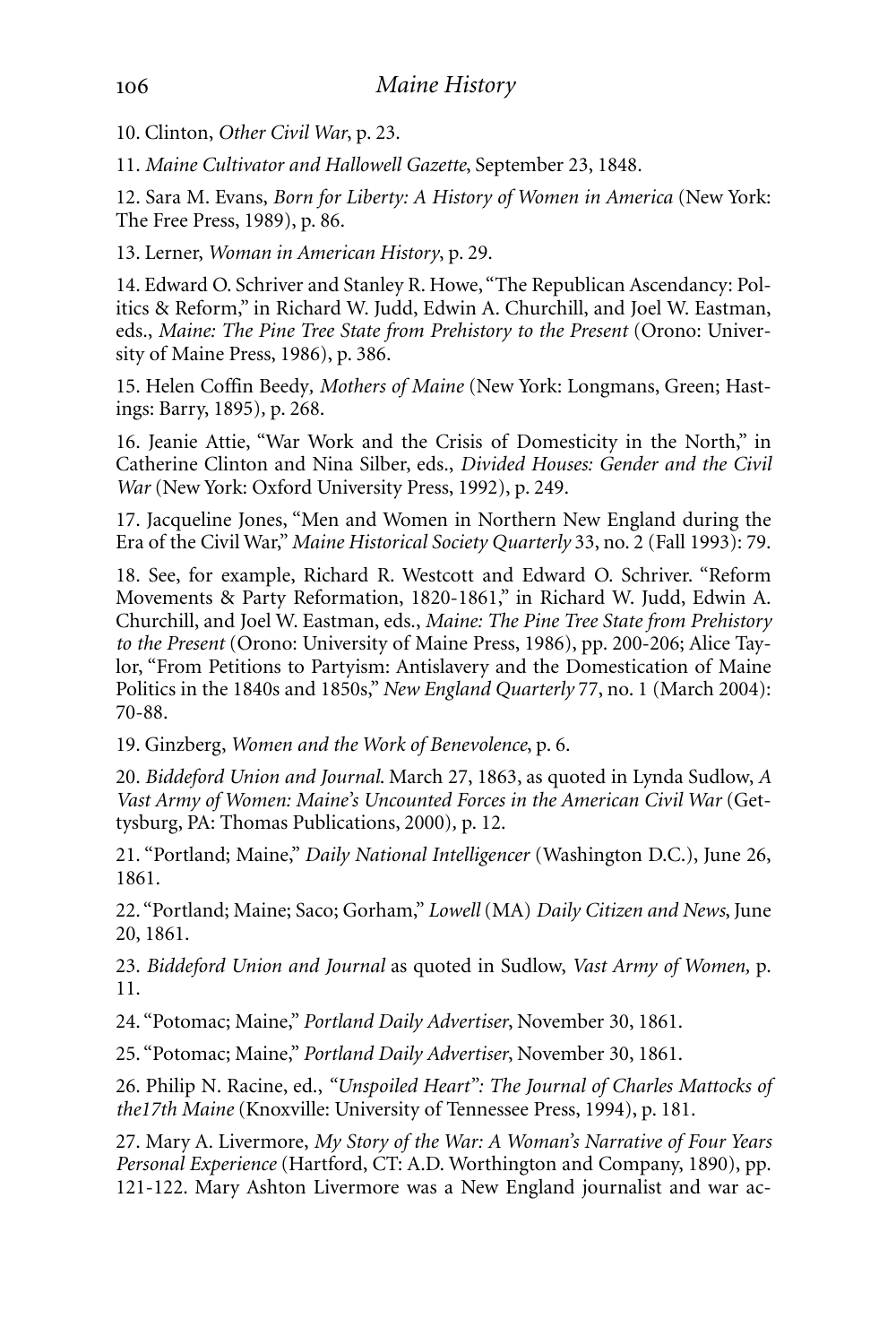tivist. She wrote prolifically on her work as a nurse and Sanitary Commission official during the war.

28. "The Feast of the Doughnuts," *Baltimore American*, June 29, 1861.

29. Quoted in Beverly Hayes Kallgren and James L. Crouthamel, eds., *"Dear Friend Anna": The Civil War Letters of a Common Soldier From Maine* (Orono: University of Maine Press, 1992), p. 37.

30. "Maine, Menial; Husbands." *Daily Eastern Argus* (Portland), May 27, 1863*.*

31. Dorothy Denneen Volo and James M. Volo, *Daily Life in Civil War America* (Westport, CT: Greenwood Press, 1998), p. 170.

32. Clinton, *Other Civil War*, p. 92.

33. Sudlow, *Vast Army of Women*, p. 22.

34. Sudlow, *Vast Army of Women*, p. 22.

35. Kallgren and Crouthamel, eds., *"Dear Friend Anna*," p. 54.

36. On nurses see Jane E. Schultz, *Women at the Front: Hospital Workers in Civil War America* (Chapel Hill: University of North Carolina Press, 2004).

37. Livermore, *My Story of the War*, p. 109.

38. Linus P. Brockett and Mary C. Vaughan, *Woman's Work in the Civil War: A Record of Heroism, Patriotism and Patience* (Philadelphia: Zeigler, McCurdy; Boston, Mass., R.H. Curran, 1867), p. 506.

39. Jerry Desmond, "Maine in the Civil War," in Richard W. Judd, Edwin A. Churchill, and Joel W. Eastman, eds., *Maine: The Pine Tree State from Prehistory to the Present* (Orono: University of Maine Press, 1986), p. 363.

40. On Eaton see Jane E. Schultz, *This Birth Place of Souls: The Civil War Nursing Diary of Harriet Eaton* (New York: Oxford University Press, 2011).

41. *Report of the Adjutant General of the State of Maine for the Years 1864-1865* (Augusta, ME: Stevens & Sayward, Printers to the State, 1866), p. 70.

42. See, for example, Fred N. Knapp to Bethel Soldiers' Aid Society, May 20, 1865, Box 2/2, Collection 1533, Maine Agency Sanitary Commission Collection, Maine Historical Society, Portland.

43. Sudlow, *Vast Army of Women*, p. 20.

44. *Report of the Adjutant General…1864-1865* (hereinafter cited as *Adjutant General*), p. 133.

45. Trudy Irene Scee, *City on the Penobscot: A Comprehensive History of Bangor, Maine* (Charleston, SC: The History Press, 2010), p. 185.

46. *Adjutant General*, p. 136.

47. *Adjutant General*, p. 134.

48. *Adjutant General*, p. 69. The Maine State Agency was a body created by the state to oversee wartime relief activity.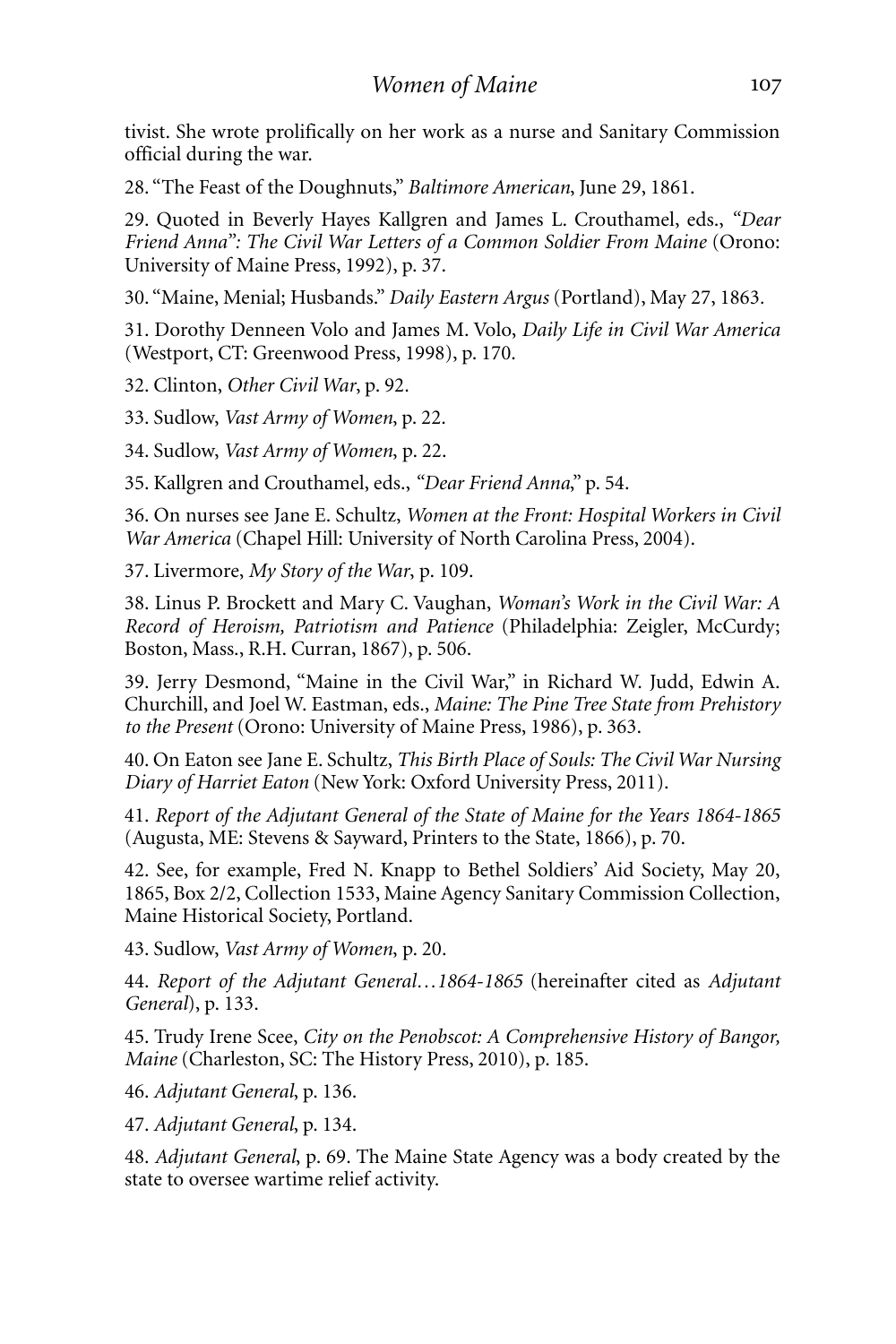49. Stephen B. Oates, *A Woman of Valor: Clara Barton and the Civil War* (New York: The Free Press, 1994), p. 17.

50. Livermore, *My Story of the War*, p. 129.

51. Ginzberg, *Women and the Work of Benevolence*, p. 12.

52. Jack K. Bauer, ed., *Soldiering: The Civil War Diary of Rice C. Bull* (New York: Presidio, 1977), pp. 58-63.

53. Sudlow, *Vast Army of Women*, p. 17.

54. Mrs. Dr. Barker, Mrs. Franklin Muzzy, and Mrs. M.B. Ricker to George F. Shepley, October 9, 1863, Box 3/7, Collection 117, George F. Shepley Papers, Maine Historical Society, Portland.

55. Attie, "War Work and the Crisis of Domesticity in the North," p. 257.

56. Racine, ed., *"Unspoiled Heart,"* pp. 105-106.

57. Racine, ed., *"Unspoiled Heart,"* pp. 181-182.

58. Giesberg*, Civil War Sisterhood*, p. 12.

59. Giesberg, *Civil War Sisterhood*, p. 12.

60. Ginzberg, *Women and the Work of Benevolence*, p. 7.

61. Livermore, *My Story of the War*, pp. 109-110.

62. Ginzberg, *Women and the Work of Benevolence*, p. 5.

63. Women were allowed to participate in political party meetings, silently or as volunteers, but were participants nonetheless. See Melanie Gustafson, "Partisan and Nonpartisan: The Political Career of Judith Ellen Foster, 1881-1910," and Rebecca Edwards, "Gender, Class, and the Transformation of Electoral Campaigns in the Gilded Age" both in Melanie S. Gustafson, Kristie Miller, Elisabeth Israels Perry, eds., *We Have Come to Stay: American Women and Political Parties: 1880-1960* (Albuquerque: University of New Mexico Press, 1999).

64. Shannon M. Risk, "In Order to Establish Justice: The Nineteenth-Century Woman Suffrage Movements of Maine and New Brunswick" (Ph.D. diss, University of Maine, 2009), p. 62.

65. Risk, "In Order to Establish Justice," p. 75.

66. Schriver and Howe, "The Republican Ascendency," p. 386.

67. Risk, "In Order To Establish Justice," pp. 83-88. Quotation is from p. 83.

68. Ruth Bordin, *Women and Temperance: The Quest for Power, 1873-1900* (Philadelphia: Temple University Press, 1981), p. xvi.

69. Risk, "In Order to Establish Justice," p. 65.

70. Beedy, *Mothers of Maine*, pp. 367-369. Quotation is from p. 368.

71. Risk, "In Order to Establish Justice," pp. 88, 225.

72. "An Appeal to the Women," *Portland Daily Advertiser*, July 17, 1862.